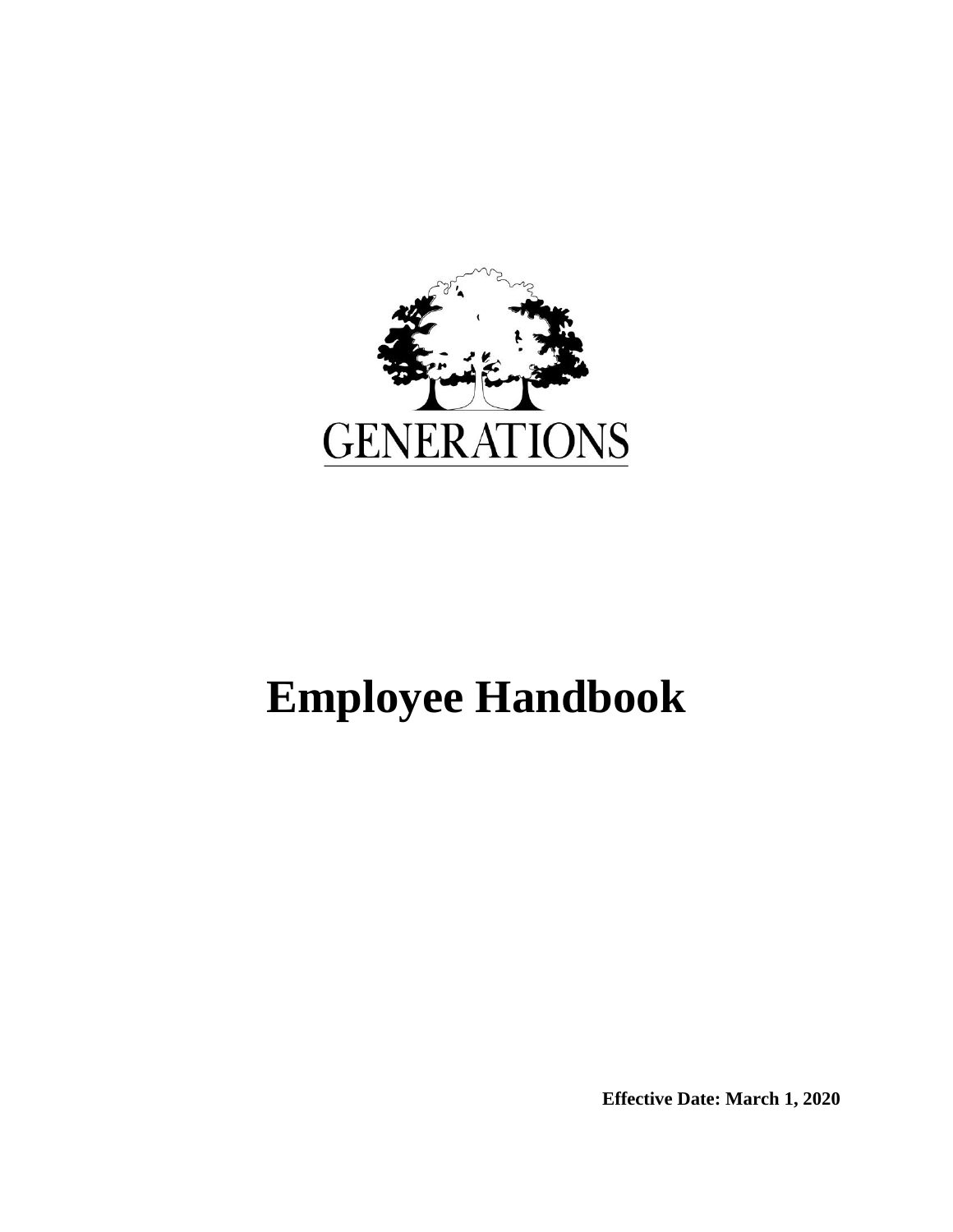### **EMPLOYEE HANDBOOK**

# **TABLE OF CONTENTS**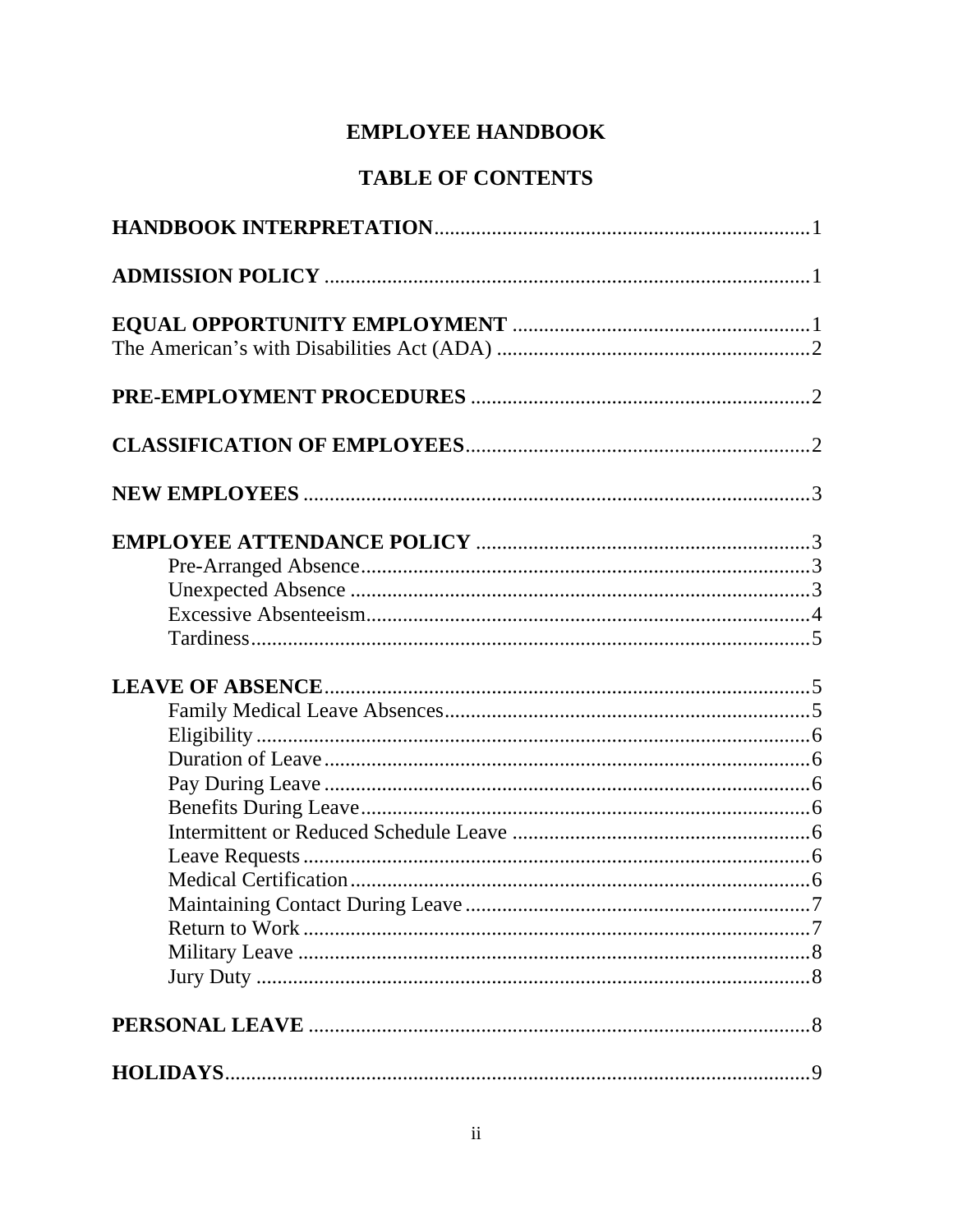| Discipline                                         |  |
|----------------------------------------------------|--|
|                                                    |  |
|                                                    |  |
| ELECTRONIC MAIL (E-MAIL), VOICE MAIL, AND INTERNET |  |
|                                                    |  |
|                                                    |  |
|                                                    |  |
|                                                    |  |
|                                                    |  |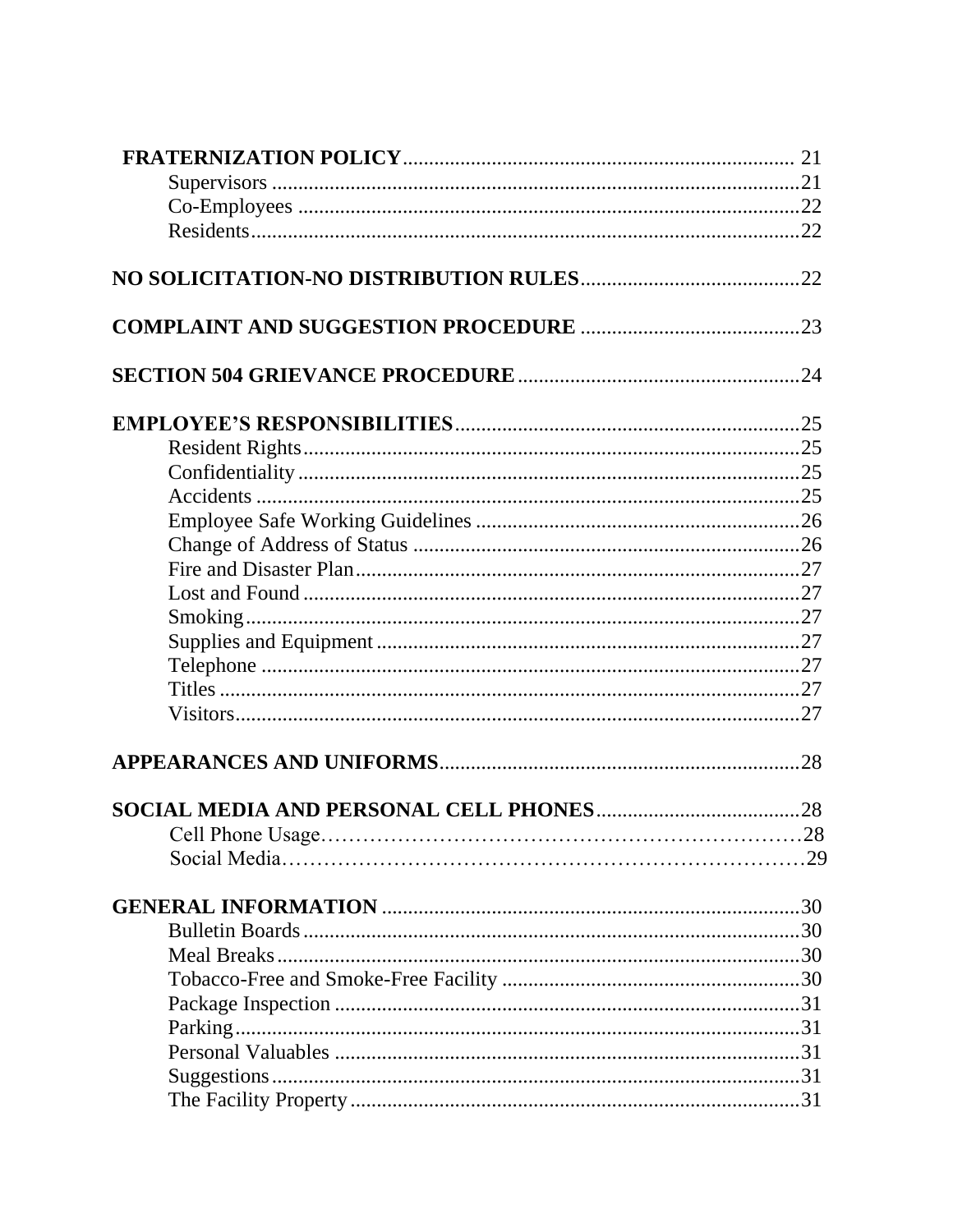# **HANDBOOK INTERPRETATION**

The information in this Handbook should help familiarize employees with The Facility<sup>1</sup> and its policies. However, this handbook cannot anticipate every situation or answer every question about employment. NEITHER THIS HANDBOOK NOR ANY PROVISIONS IN THIS HANDBOOK NOR ANY OTHER WRITTEN OR ORAL STATEMENT BY ANY EMPLOYEE OR AGENT OF THE FACILITY CONSTITUTES A CONTRACT OF EMPLOYMENT OR ANY OTHER TYPE CONTRACT. No employee or officer of The Facility is authorized to enter into oral or written contracts with employees. Employees are employed for an indefinite period, and either the employee or The Facility may terminate such employment with or without cause at any time for any reason with or without notice. The Facility will demonstrate flexibility in the administration of policies and procedures and reserves the right to amend this Handbook without notice.

Each employee is given a copy of this Handbook and is expected to read and become familiar with it. If an employee has questions about anything in this Handbook, those questions should be directed to his/her supervisor and/or Human Resources for answers. Each employee will be asked to sign an acknowledgment that he/she has read the Handbook and understands it. The acknowledgment form can be found at the end of this handbook.

# **ADMISSION POLICY**

Residents are admitted to The Facility and are rendered services without regard to race, color, religion, sex, national origin, age, veteran status or physical or mental disability. The Facility complies fully with: *Title VII of the Civil Rights Act of 1964 as amended; Section 504 of the Rehabilitation Act of 1973 as amended; The Americans with Disabilities Act as amended; The Age Discrimination in Employment Act, as amended; as well as all other state and federal laws.*

# **EQUAL OPPORTUNITY EMPLOYMENT**

It is the policy of Generations to provide equal opportunity for all employees and applicants for employment regardless of race, color, national origin, religion, sex, age, physical or mental disability, genetic information, sexual orientation, or any other characteristic protected by state and federal laws; to promote full realization of equal opportunity and to maintain a workplace free of discriminatory practices and policies. This policy applies to all personnel/employment programs, and management practices and decisions including, but not limited to, recruitment/hiring, merit promotion, transfers, reassignments, training and career development, benefits, and separation.

Generations is committed to the principles of equal employment opportunity. All employees and managers must do their part to preserve these principles in our organization. Working together, will cultivate an environment that allows all employees to achieve their highest potential. Simply reducing or preventing discrimination is not enough. The Facility will aggressively

<sup>&</sup>lt;sup>1</sup> "The Facility" encompasses all operations of Generations Management Company, LLC, Generations of Red Bay, LLC, Generations of Vernon, LLC and Generations Professional Services LLC.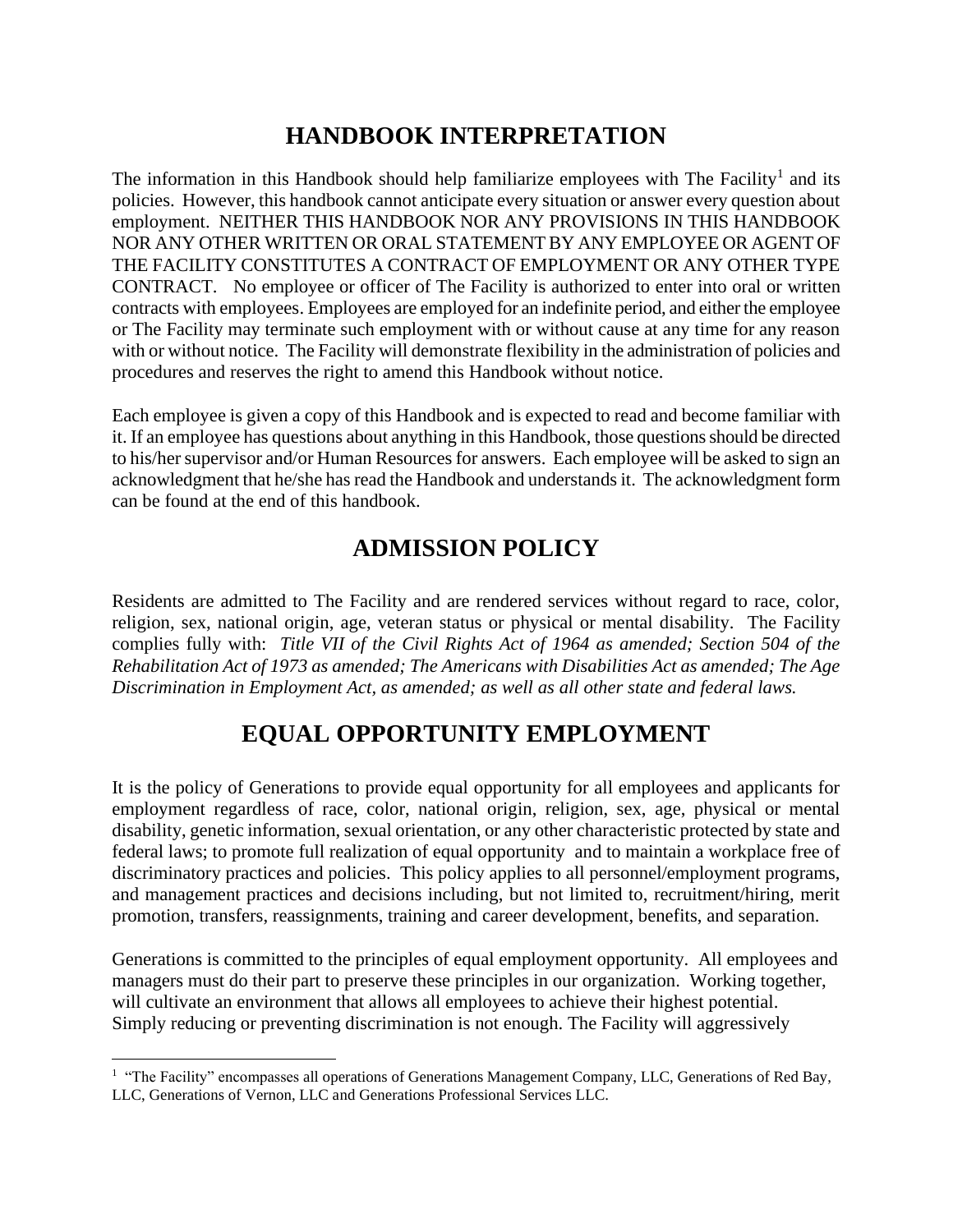promote equal employment opportunity for all persons in the workplace. It is the responsibility of every employee to practice the principles of equal employment.

### **The Americans With Disabilities Act (ADA)**

The ADA requires, among other things, that an employer provide reasonable accommodation to qualified individuals with disabilities, unless to do so would cause undue hardship for the employer. It is The Facility's intention to comply with the ADA (and applicable state laws pertaining to disabilities) in the provision of reasonable accommodations to its employees. If you believe that you require an accommodation in order to perform your job, please speak with The Facility Administrator or Human Resources so that we may begin the interactive process.

### **PRE-EMPLOYMENT PROCEDURES**

All prospective employees must successfully complete our pre-employment screening process. All applicants must:

- 1. Provide at least two (2) positive references.
- 2. Successfully pass a drug screen after a conditional offer of employment has been made.
- 3. Complete a Health Care Questionnaire after a conditional offer of employment has been made.
- 4. Complete a two-step PPD test after a conditional offer of employment has been made.
- 5. Submit to a criminal background report.
- 6. Produce a current professional license or certification, if applicable.

### **CLASSIFICATION OF EMPLOYEES**

The first six (6) months of each employee's employment is called the initial employment period. Employees are classified as either regular employees, regular part-time employees, or casual/as needed employees. Regular employees are hired for no definite term and are generally scheduled on a regular basis to work a minimum of sixty-four (64) hours in a pay-period, unless the employee is routinely scheduled to work four (4) consecutive days with two (2) days off. Regular part-time employees are generally scheduled on a regular basis to work fewer than sixty-four (64) hours in a pay-period and are hired for no definite term. Casual/as needed employees may work more or fewer than sixty-four (64) hours in a pay-period but are called in and scheduled on an irregular, as needed basis and are hired for no definite term.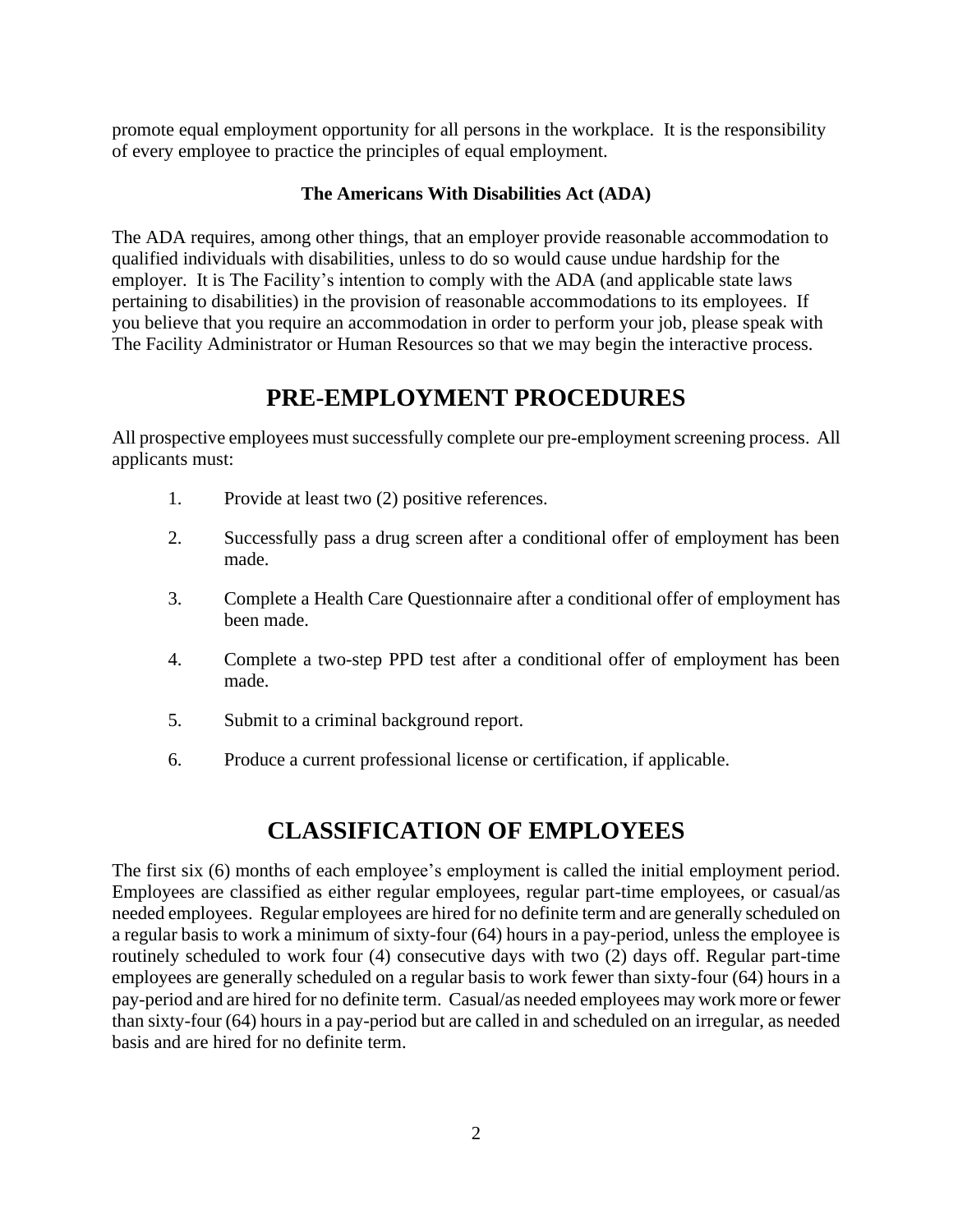# **NEW EMPLOYEES**

All employees must complete General Orientation prior to job specific orientation. All non-licensed, non-supervisory employees must complete a minimum of three (3) days of orientation. During this time, the employee will receive basic job training and testing to determine compatibility and aptitude for the job. All licensed and supervisory personnel must complete a minimum of seven (7) days of orientation.

Nurse aides must be eligible to be evaluated and approved as competent by the state-approved evaluation program or, within four (4) months after beginning work as a nurse aide at The Facility, must complete a state-approved training program and be certified competent. More specific information on nurse aide training will be given to nurse aide candidates by their supervisor. Neither successful completion of the nurse aide program nor completion of the orientation period guarantees further employment.

# **EMPLOYEE ATTENDANCE POLICY**

Employees are required to report promptly for duty as scheduled. Employees must arrive early enough to be at their assigned area when their shift begins. All employees are needed as scheduled, regardless of their position, for their department to function properly.

### **Pre-Arranged Absence**

When you learn that you must be absent or off from work for a legitimate reason, you should notify your Supervisor immediately.

### **Unexpected Absence**

When unavoidable situations arise such as personal illness, serious illness or death in the family, or other emergencies that require you to be absent, be late for work, or leave early, you must:

- 1. on each day of your absence, notify your Supervisor by phone, as soon as possible, that you will not be at work that day; or
- 2. if your Supervisor is not available, notify either the person designated by your Supervisor or the Administrator of The Facility.

Except in unusual and severe circumstances, a minimum of two (2) hours notice is required. An employee's failure to call when he or she will not be able to be at work is a "No Call-No Show." One occurrence of a No Call-No Show may result in a three (3) day suspension without pay. The second occurrence of a No Call-No Show will normally result in automatic discharge with no rehire privileges. Employees absent for two or more consecutive days without notification to The Facility will be considered to have voluntarily terminated their employment.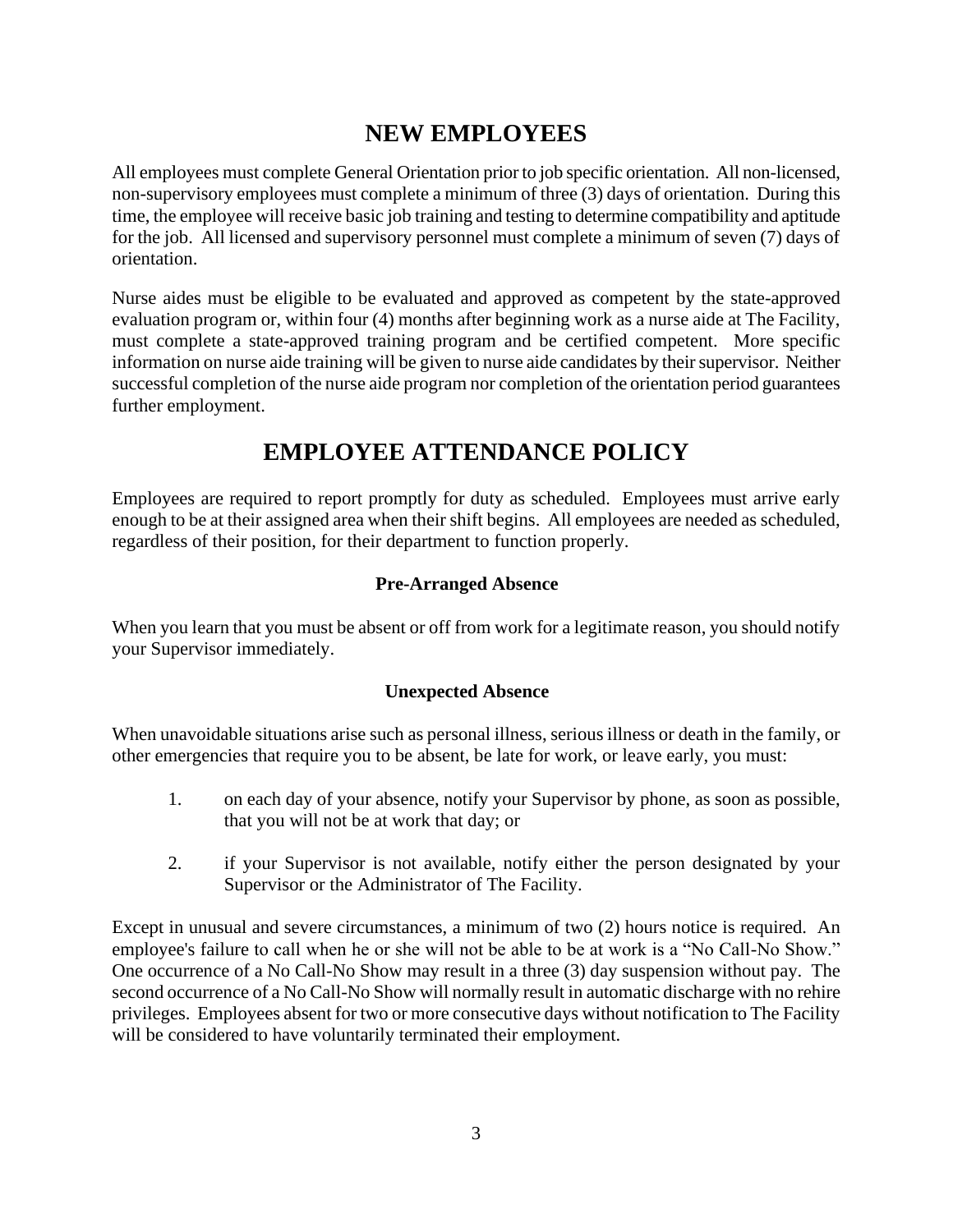While unexpected absences, tardiness, or leaving work early without advance permission is sometimes unavoidable, it creates a hardship for your department and should occur only in cases of very serious need.

### **Excessive Absenteeism**

Absenteeism is defined as being absent from work on any scheduled work day, including scheduled overtime, even when the employee has followed the reporting procedure prior to the absence. Excessive absences may lead to disciplinary action up to and including termination. Additionally, The Facility will not tolerate patterned absences, meaning those that regularly occur on the same day of the week, after and/or before a weekend or holiday, or following payday. Regular absences for the same reason also may be considered patterned absences.

Each occurrence will result in disciplinary action. An "occurrence" is an uninterrupted absence or two (2) tardys and/or two (2) leave earlys. An uninterrupted absence means being absent for a consecutive period of time due to personal or family illness or any unauthorized reason. Three (3) occurrences during a six (6) month period will normally result in a written warning. Five (5) occurrences during a six-month period will normally result in a three (3) day suspension without pay. Seven (7) occurrences during a six-month period will normally result in termination. The sixmonth period is measured on a rolling basis backward from the date of each occurrence. Each consecutive thirty (30) day calendar period an employee works without an occurrence will remove one (1) occurrence from the previous six (6) month record.

Any absence due to the following reasons will NOT be recorded as an occurrence:

- 1. Any company paid absence;
- 2. Work related injury or illness;
- 3. Military or FMLA leave of absence;
- 4. Jury duty or other court ordered appearance;
- 5. Funeral of an immediate family member (parents, spouse, children, brothers and sisters);
- 6. Pre-approved vacation days; or
- 7. Pre-approved personal leave days.

It is the employee's responsibility to personally talk to his or her Supervisor regarding the circumstances surrounding an absence each day he or she is away from work.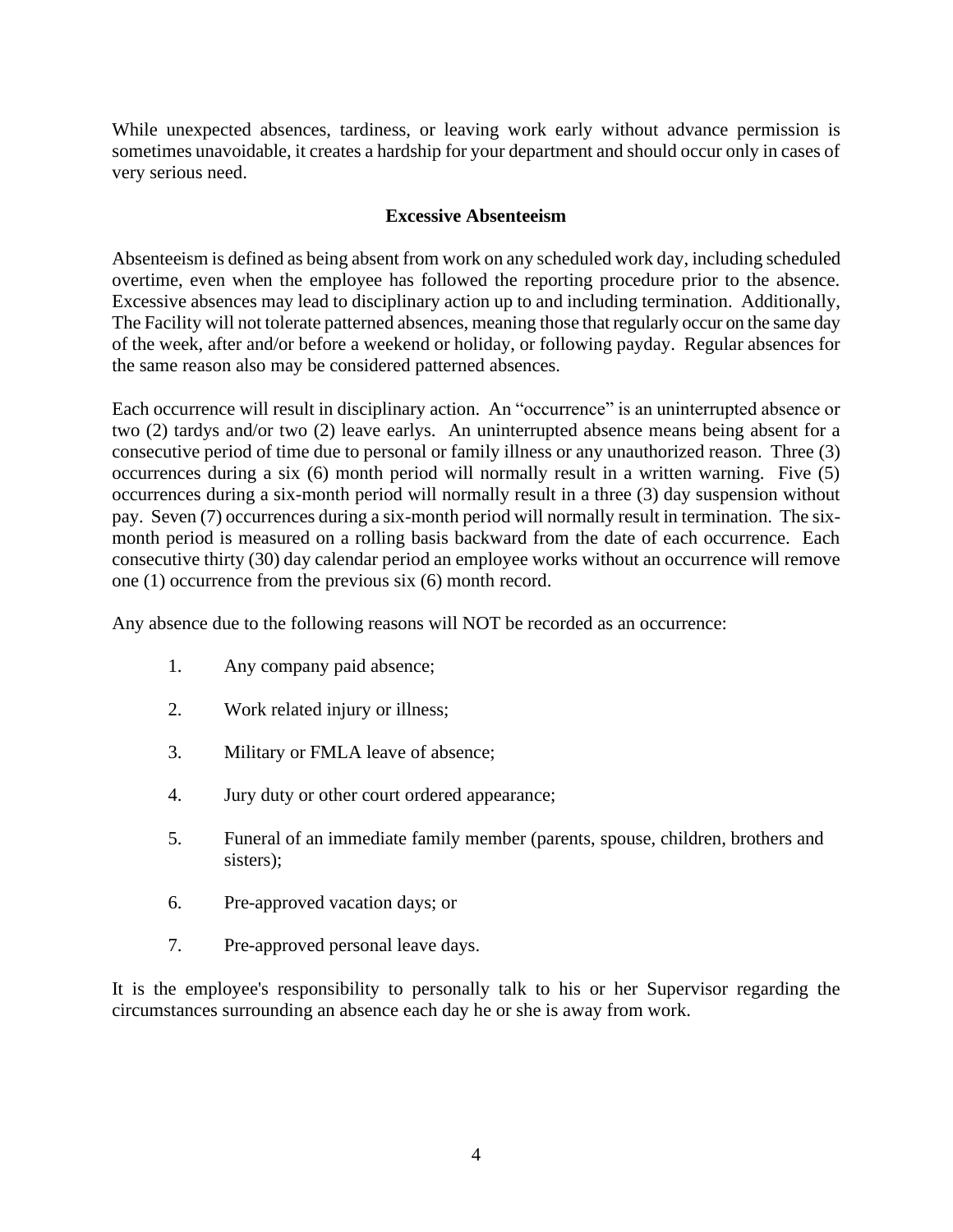### **Tardiness**

The Facility expects all employees to report to work all scheduled days on time. Excessive tardiness can lead to disciplinary action and possible termination. An hourly employee who clocks in eight (8) minutes or more after the start of his or her scheduled start time, either at the start of a shift or when returning from a meal or other break, is tardy.

### **LEAVES OF ABSENCE**

Circumstances may arise that require an employee to leave the job for an extended period of time. Except for leaves covered by the Family and Medical Leave and Military Leave policies, and jury duty, which are covered in this Handbook section, leaves of absence will be granted only as approved in the discretion of The Facility Administrator.

The following provisions apply to leaves of absence other than Family and Medical Leave and Military Leave:

Leaves of absence will be granted or denied based on several criteria, including but not limited to: ability to staff for absence, leave time required, and whether The Facility can carry on the essential duties of the employee's job description without jeopardizing The Facility's effectiveness.

Employees will be allowed to return to the first available comparable position if granted a leave. When an employee is ready to return to work from an approved leave of absence, he/she should notify The Facility. Every effort will be made to reassign the employee to his/her former job or to a comparable job if one is available. If no comparable opening is available, The Facility may not be able to return the employee to work immediately.

Generally, a leave of absence will not be granted for more than ninety (90) days. Unless The Facility approves an extension of a leave of absence, the employee must return to work when the time authorized for the leave expires or the employee will be deemed to have resigned.

### **Family and Medical Leave Act Absences**

It is the policy of The Facility to comply with the requirements of the Family and Medical Leave Act of 1993 (FMLA). Eligible employees will be granted up to 12 weeks of unpaid FMLA leave within a twelve-month period for the following reasons:

- 1. because of the birth or placement for adoption or foster care of a child and to care for the child, if the leave is concluded within 12 months of the birth or placement of the child;
- 2. to care for the employee's spouse, child or parent who has a serious health condition; or
- 3. because of the employee's own serious health condition, which renders the employee unable to perform the essential functions of his or her job.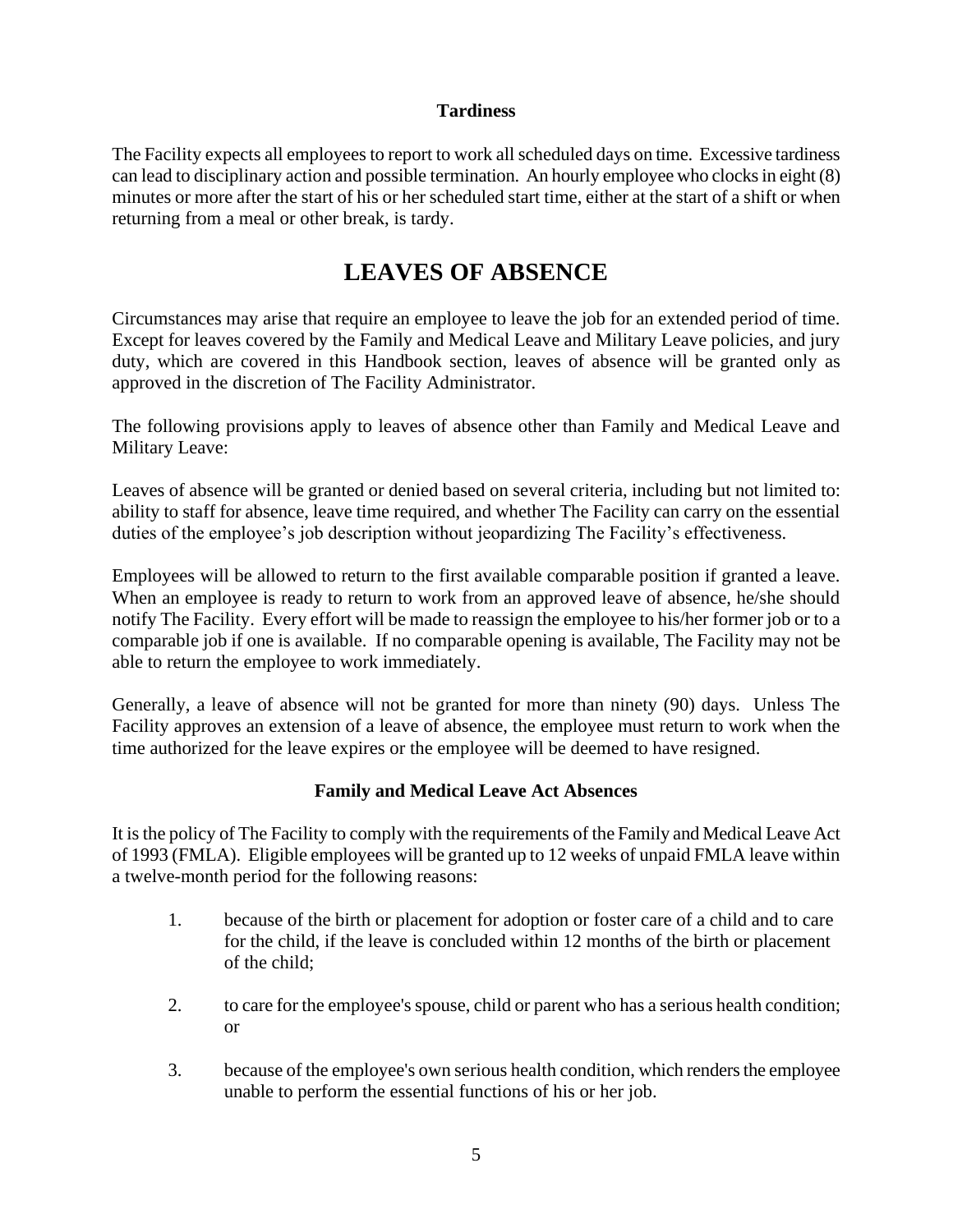### **Eligibility**

To be eligible for FMLA leave, an employee must have been employed by The Facility for at least twelve (12) months and must have worked at least 1,250 hours during the twelve (12) months prior to the start of the required leave.

#### **Duration of Leave**

An eligible employee is entitled up to twelve weeks of FMLA leave within a twelve-month period. For the purposes of determining how many weeks of FMLA leave an employee has taken within a twelve (12) month period, The Facility uses a "rolling" twelve (12) month period counting backward from the date an employee uses any leave.

#### **Pay During Leave**

FMLA leave is generally unpaid. However, an employee taking FMLA leave must use all accrued paid leave (vacation/personal days) to which he or she is entitled prior to taking unpaid leave. The period of leave during which the employee receives sick, vacation, personal day or disability pay will be credited against the employee's twelve (12) week FMLA entitlement.

#### **Benefits During Leave**

The Facility will maintain an employee's group health plan coverage and other benefits during FMLA leave under the same conditions as if the employee had not taken leave. An employee on FMLA leave must continue to pay any portion of insurance premiums normally paid by the employee when not on FMLA leave.

#### **Intermittent or Reduced Schedule Leave**

Where medically necessary due to the serious health condition of an employee's spouse, child or parent or due to the employee's own serious health condition, an employee may take intermittent leave or leave on a reduced leave schedule. An employee taking intermittent leave or leave on a reduced leave schedule may be temporarily transferred to a position with equivalent pay and benefits that better accommodates recurring periods of leave.

#### **Leave Requests**

An employee who wishes to take FMLA leave must give written notice to Human Resources of the need for the leave and must explain the reason for the leave to the extent necessary for The Facility to determine whether the leave potentially qualifies as FMLA leave. The employee should also inform Human Resources of the date leave is to commence and the expected duration of the leave. Where the need for leave is foreseeable, at least 30 days notice of the need for leave must be given. Failure to give at least 30 days notice of the need for a foreseeable leave may delay the commencement of leave. Where the need for leave is not foreseeable, notice of the need for leave must be given as soon as practicable, in most cases within two days of knowledge of the need for leave.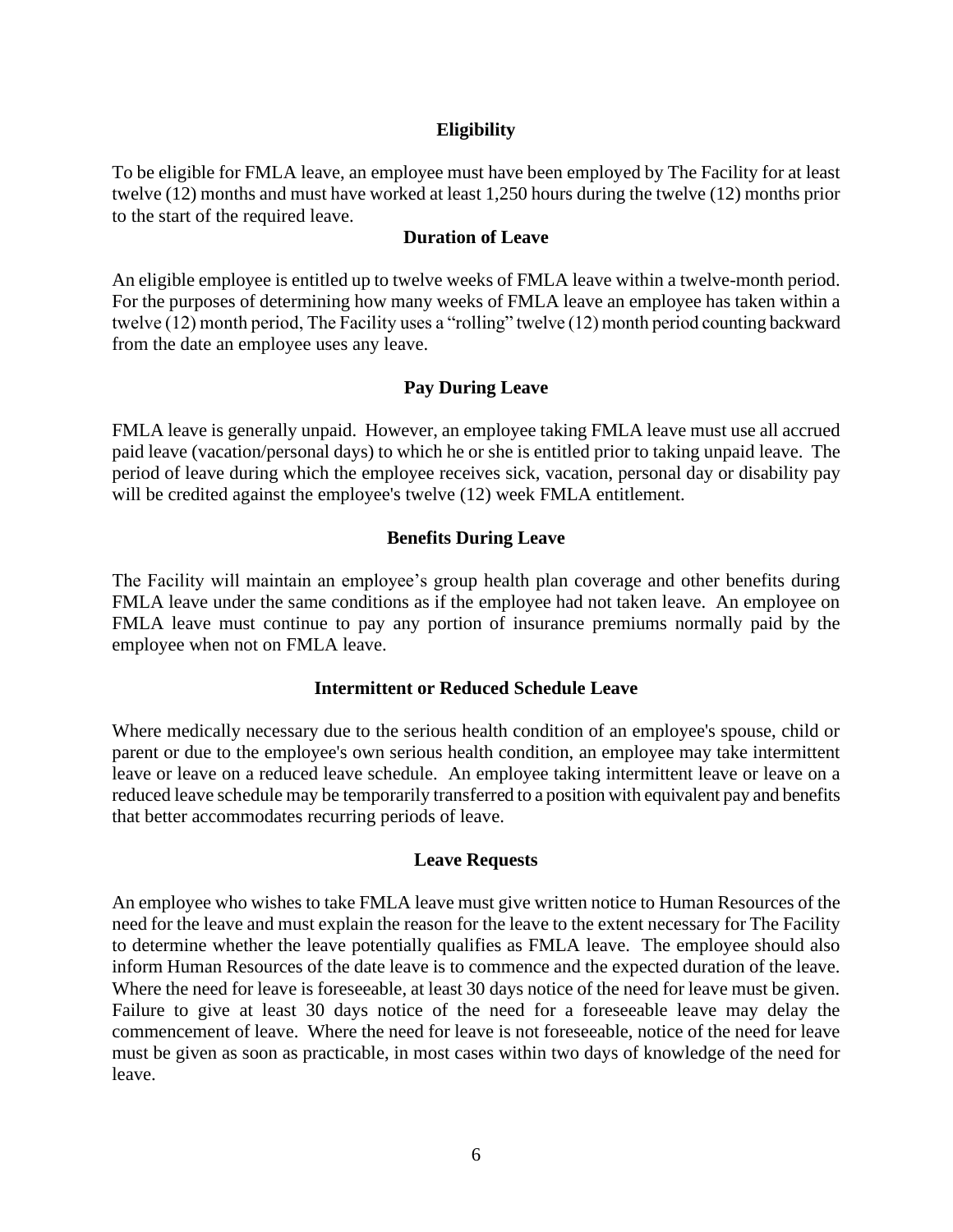If the need for leave is foreseeable based on planned medical treatment, the employee must make a reasonable effort to schedule the treatment so as not to disrupt unduly the operations of the company. An employee who needs intermittent leave or leave on a reduced leave schedule must advise Human Resources of the need for such leave and of the schedule for treatment, if applicable. Subject to the approval of the employee's health care provider, the employee and Human Resources shall attempt to work out a schedule that meets the employee's needs without unduly disrupting The Facility's operations.

### **Medical Certification**

If FMLA leave is requested because of the employee's own serious health condition or because the employee is needed to care for a spouse, child or parent with a serious health condition, the employee must provide Human Resources with medical certification of the need for leave. A medical certification form can be obtained from Human Resources. The Facility reserves the right to require an employee to obtain a second opinion from a health care provider of its choice at its expense. If opinions of the employee's and The Facility's health care providers differ, The Facility and the employee will attempt to agree on a health care provider who will provide a third and binding opinion at The Facility's expense.

Under certain circumstances, an employee on FMLA leave may be required to provide recertification from a health care provider. Recertification will generally be required if the leave exceeds the minimum duration specified on the certification of the health care provider or every 30 days, whichever is longer. Recertification may be required at shorter intervals where an extension of leave is requested, the circumstances described by the employee's previous certification have changed significantly, or The Facility receives information that casts doubt on the continuing validity of the previous certification.

### **Maintaining Contact During Leave**

An employee on FMLA leave must report to Human Resources every two weeks as to the employee's status and intent to return to work. Failure to maintain contact with The Facility may result in termination of employment.

### **Return to Work**

Upon completion of FMLA leave, the employee will be returned to the same or equivalent position in terms of pay, benefits and other terms and conditions of employment as the employee would have been in had he or she not taken leave.

Prior to returning to work following FMLA leave, an employee must submit a statement from his or her health care provider to Human Resources certifying that the employee is able to return to work without restrictions. An employee who is unable to return to work following FMLA leave due to medical limitations or who is able to return to work subject to medical limitations should discuss those limitations with Human Resources.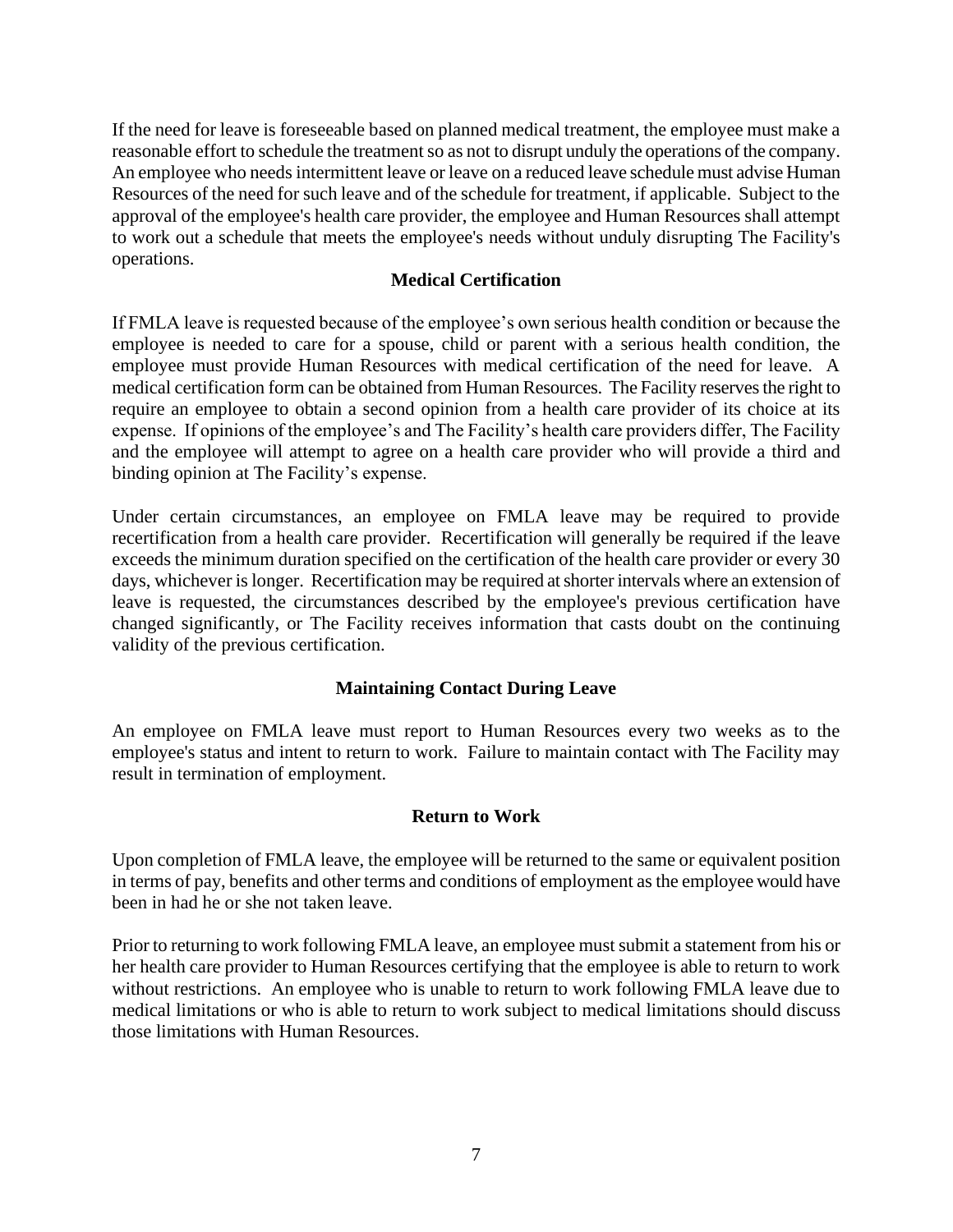### **Military Leave**

Employees are eligible for military leave in accordance with State and Federal law.

Generally, employees reporting for active duty or training, whether on a voluntary or involuntary basis, in the Armed Forces, the Army National Guard, or the Air National Guard ("Uniformed Services") are eligible for military leave.

To receive a military leave of absence and be entitled to the provisions of this policy, an employee (or an appropriate officer of the uniformed service in which the employee is to serve) should give advance written or verbal notice of the need for leave to the Department Director. The Facility requests all employees seeking military leave to complete a leave request. The only exceptions to the written or verbal notice requirement arise when (1) such notice is precluded by military necessity, as defined by applicable law, or (2) giving such notice is impossible and unreasonable.

Military leave is unpaid. Upon request, employees may be allowed to use their personal leave days accrued before the military leave of absence begins.

Upon completion of a period of service in the uniformed services, employees will be reinstated in a position of employment in accordance with applicable law.

### **Jury Duty**

It is the employee's right to participate in jury duty when called. Employees are responsible for notifying their supervisor of their receipt of a jury summons as soon as practicable following receipt. An employee will receive the regular rate of pay for scheduled work days during jury duty. The employee should present documentation of the jury duty to his/her supervisor and it should be placed in the personnel record. Any jury duty compensation, other than for transportation, must be endorsed over to The Facility. An employee who participates in jury duty must return to work for his/her next scheduled hour after being dismissed from jury duty.

### **PERSONAL LEAVE**

All regular full-time, employees are allotted paid personal days in accordance with a schedule they receive upon employment. Employees may not use any personal days during the six (6) month initial employment period. Upon completion of the initial employment period, employees will receive one-half of the number of days reflected on the schedule and may begin to use them. Thereafter, personal days will be granted on each anniversary of employment. Employees may not use personal days which have not yet been granted. In other words, The Facility will not advance personal days. The maximum number of personal days that any employee may acquire is thirty (30).

Personal days may be used for personal business, bereavement or any purpose for which leave may be taken under the Family and Medical Leave Act. The Facility requests that employees call in two (2) hours prior to their scheduled shift for emergency situations, sickness or bereavement to use personal days. Employees may not use personal days on the work day immediately preceding or following a holiday. Also, any employee whose employment is terminated, voluntarily or involuntarily, will not be paid for unused personal days.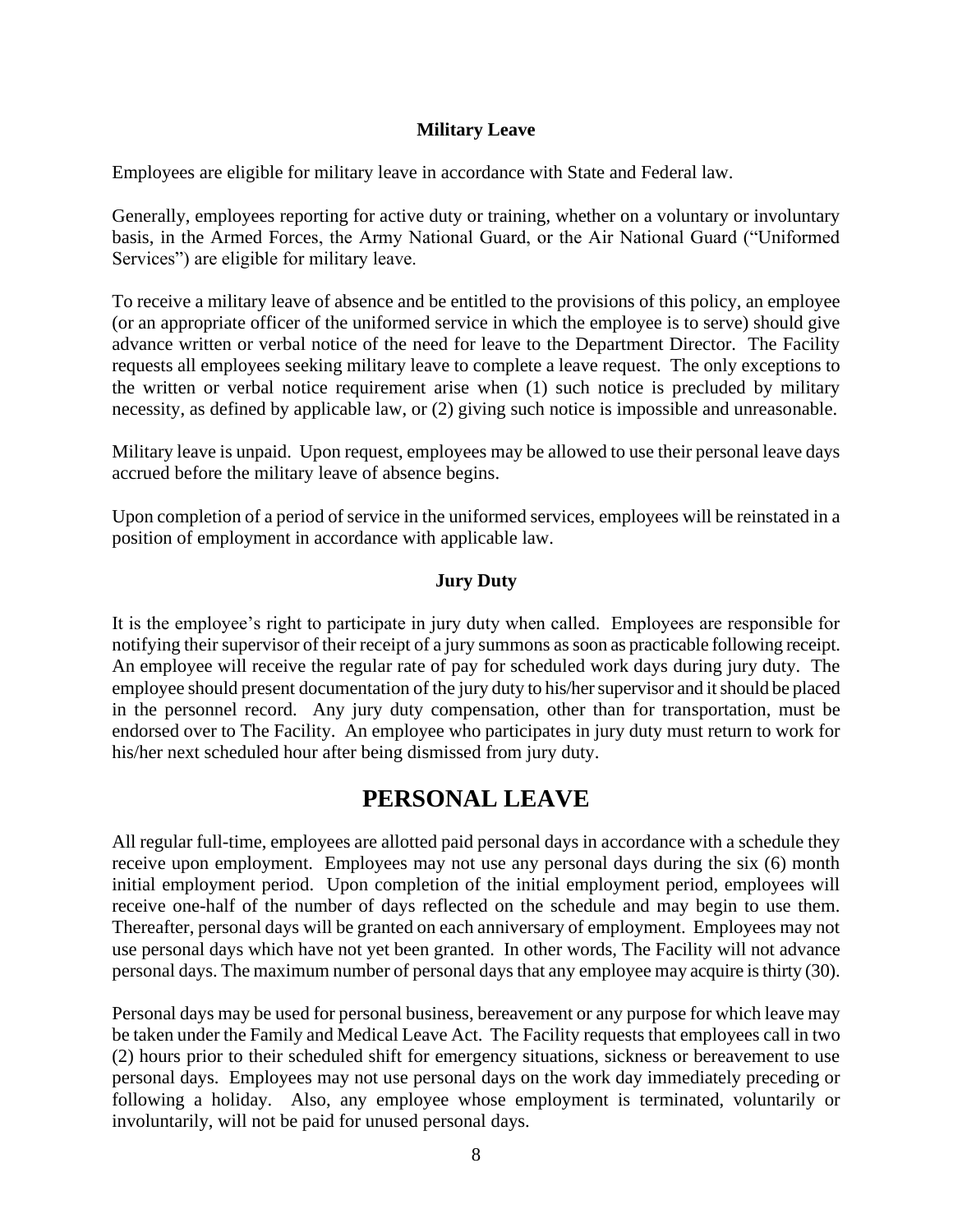An employee may not use personal days in lieu of providing notice of separation of employment or during the notice period. The Facility reserves the right to require an employee to use personal days, if available, in lieu of unpaid leave.

### **HOLIDAYS**

The Facility customarily observes the following holidays: New Year's Day, Independence Day, Labor Day, Thanksgiving Day, Christmas Day and the employee's birthday. Because The Facility is responsible for caring for residents every day of the year, employees may be required to work on observed holidays. All full-time, hourly employees who are scheduled to work on an observed holiday and who actually work their full scheduled shift will be paid "holiday pay" in addition to their pay for the day worked, provided that they also work their full scheduled shift immediately prior and subsequent to the holiday. All other regular, full-time hourly employees who are not scheduled to work on an observed holiday **(**regardless of shift) will receive "holiday pay" based on their normal hourly schedule: employees who work eight (8) hours will receive eight (8) hours of pay at their normal hourly wage rate and employees who are scheduled for a twelve (12) hour shift and are paid for eleven (11) hours worked will be paid eleven (11) hours of pay at their normal hourly wage rate as "holiday pay" provided that they work their full scheduled shift immediately prior and subsequent to the holiday. Employees are not eligible for holiday pay, however, until after completion of the first thirty (30) days of employment. Only full-time employees are eligible for holiday pay.

### **VACATION**

After completion of one year of continuous employment, a regular, full-time employee will receive vacation time in accordance with the schedule given upon employment. The amount of vacation time that employees receive each year depends upon the employee's years of service, and may be taken in four (4), eight (8) or twelve (12) hour increments. Vacation pay will be paid at the employee's ordinary rate of pay during the pay period in which the employee uses the vacation time. Employees are not entitled to and may not take vacation time during the first year of employment.

After being granted vacation time upon the first year of continuous employment, employees are encouraged to use their time. On subsequent years of service, the maximum unused vacation time an employee may carry forward to the next year is six (6) weeks.

Employees eligible for vacation pay will be paid the balance of any unused vacation time upon separation from employment.

Employees may not take vacation time that they have not yet received; The Facility will not advance employees vacation time or pay.

Except in emergency situations, all requests to use three (3) or more vacation days (or 24 or more vacation hours) must be submitted at least thirty (30) days in advance, so as not to impede the normal business operations of The Facility. Requests to take vacation time will not be approved, however, more than ninety (90) days in advance. Although The Facility will make every effort to accommodate employee requests for vacation time, it reserves the right to deny an employee's request in part or in total. Requests for vacation time will be evaluated on a case by case basis. Any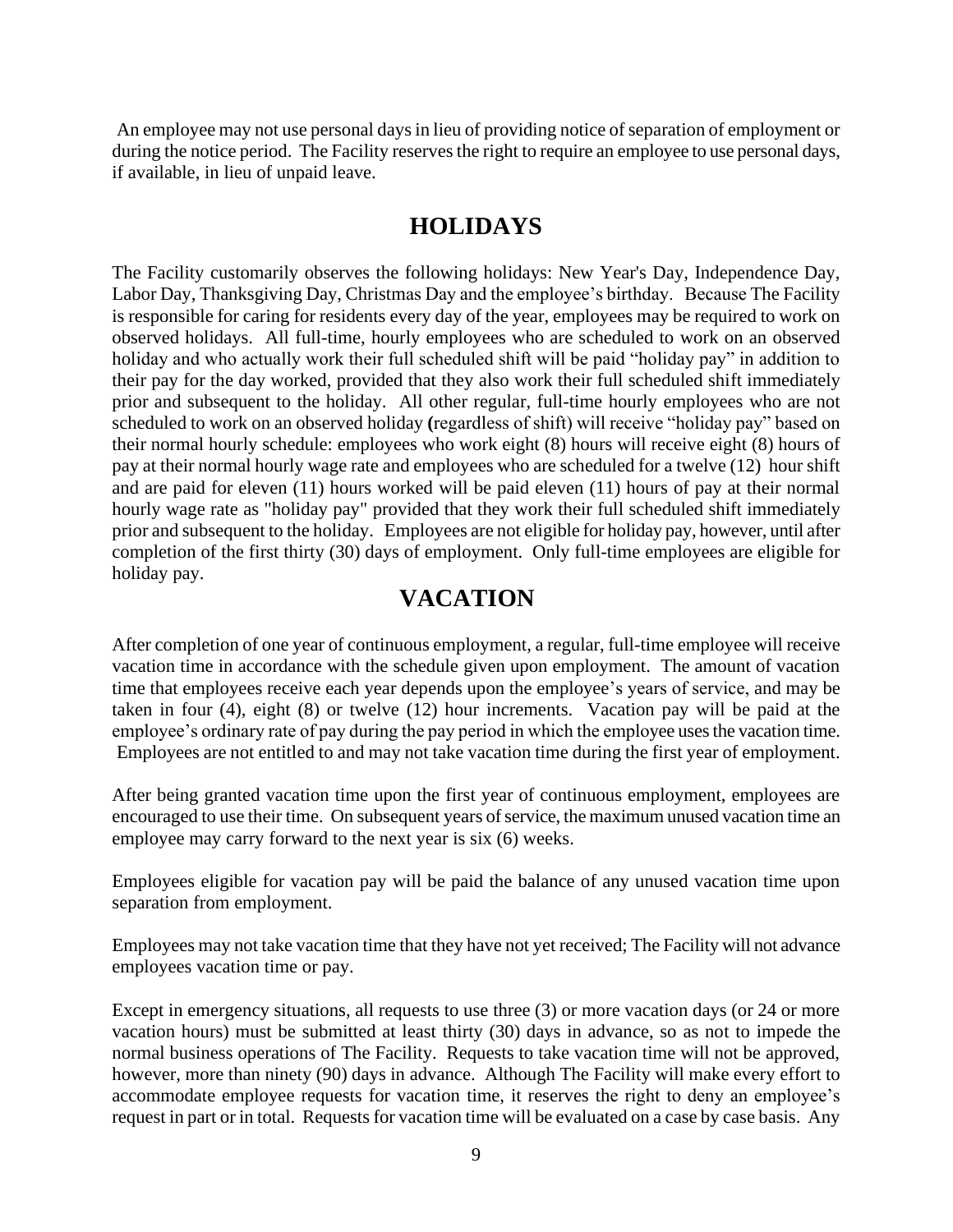approved vacation time is subject to cancellation by The Facility at its sole discretion. The Facility also reserves the right to require an employee to use paid vacation time, if available, in lieu of unpaid leave.

### **SCHEDULING**

Resident care is a 24-hour-a-day, seven-day-a-week responsibility. Therefore, work must be scheduled to provide around-the-clock coverage. Employees' work will be scheduled and determined by their department head. Scheduling includes days off, mealtimes during each shift, and shift breaks (time permitting). Employees may be required to work any shift without prior notice.

### **Overtime**

Employees are authorized to work in accordance with the assignment of duties and work schedule only. No overtime shall be permitted without prior permission from an authorized supervisor. Employees who work overtime without authorization are subject to discipline up to and including termination. Salaried employees are not eligible for overtime pay. The Facility does not guarantee equal time-off for excess hours worked and does not give compensatory time off.

# **STAFF ASSIGNMENT POLICY**

All resident-contact staff are assigned to resident care areas based on experience, training, and resident needs. Race, color, religion, sex, age, disability, veteran status or national origin of staff or residents will not be considered when making staff assignments. Employees may be assigned to work with any resident, any section or any shift without notice. The Facility will make every effort to maintain stability by limiting transfers as much as possible; however, employees will be crosstrained in as many areas as necessary to meet resident needs. The Facility does not guarantee any shift, resident, section, or department on a permanent basis to any employee.

# **EMERGENCY WEATHER CONDITIONS**

Because long-term care requires continuous services, The Facility cannot cease operations during severe and emergency weather conditions. In cases of extreme weather conditions, such as snow, ice, flood, hurricane, and tornado, employees are responsible for being aware of the weather conditions and for making any necessary arrangements to be at The Facility and ready to begin work at the scheduled time.

In the event of approaching adverse weather, the Administrator/Designee will notify all employees that the Emergency Weather Policy is in effect. The Administrator/Designee will notify appropriate news media for community-wide notification. Additionally, the Administrator/Designee will update the facility Social Media page and the Company website with instructions for staff.

All Department Heads and other key personnel designated by The Facility Administrator and the Director of Nursing (DON) will be notified and requested to report to or remain in The Facility.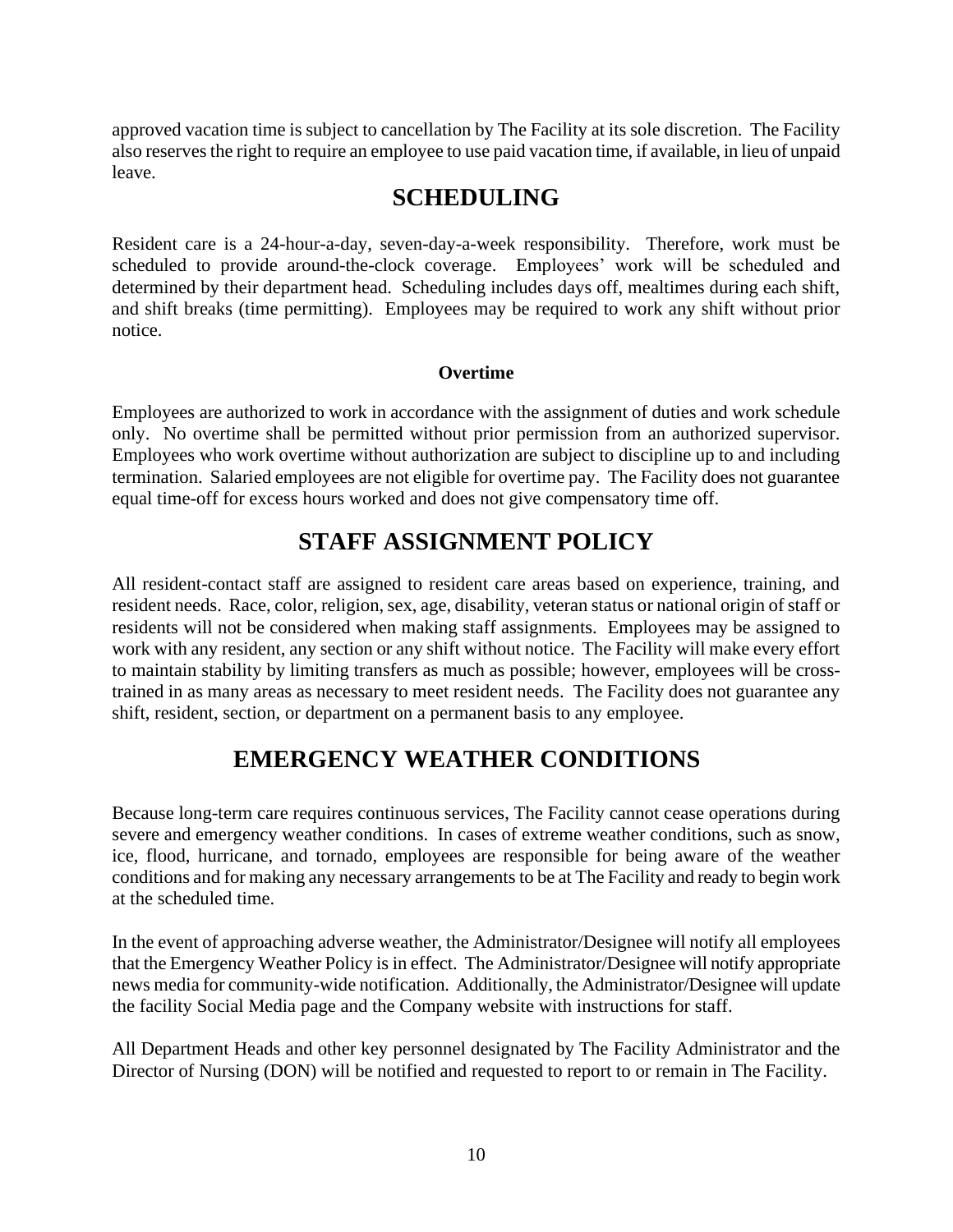Department Heads will be responsible for insuring adequate coverage for their departments by notifying personnel assigned to their areas of the staffing needs. Department Heads will notify the Administrator of the number of personnel they have available, the employees they have contacted for relief and any other staffing needs they may have. Department Heads may not release personnel from duty until relief employees have made it safely to The Facility or without prior approval from The Facility Administrator.

Department heads are responsible for assigning available employees where needed for continuity of resident services. The Administrator, DON or nurse supervisor is responsible for assigning sleeping accommodations for employees required to remain at The Facility beyond their scheduled shift.

All employees at work when severe or inclement weather is approaching or hits the area are expected to remain at work until such time as appropriate personnel have been brought in to relieve them or they have received approval from their Department Head or The Facility Administrator to leave.

Employees are responsible for contacting their Department Head for instructions regarding reporting for work.

### **Accommodations**

Facility accommodations, such as vacant resident rooms, offices and day rooms, will be used for personnel who cannot or choose not to leave The Facility during inclement or severe weather. If necessary and when available, Department Heads will assign rooms, shifts and schedules for the personnel to receive rest and sleep time. Personnel reporting to work should bring linen, blankets, pillows, a change of clothing, toiletries, and any necessary medications. Residents will receive priority on facility stock of these items.

### **Pay**

The following guidelines apply only to periods of emergency weather conditions where travel may be difficult. During normal conditions, other policies regarding pay will be followed.

An employee who reports to or remains at work during inclement or severe weather will be paid for all hours worked. If any or all the hours constitute overtime, the employee will be paid accordingly.

An employee who is instructed to report to work but does not do so (refusal, no-show, etc.) will not be allowed to use benefit time for time missed. The Facility's normal disciplinary policies, including but not limited to the policies pertaining to attendance, No-Call No-Show and insubordination, will remain in effect. Employees who refuse to report to work or are a No-Call No-Show will be subject to discipline up to and including termination of employment.

If necessary and when advance notice of impending inclement weather is available, employees may be required to report to work prior to the start of their shift. When an employee is on Facility premises at the request of The Facility but is not working, he/she will receive on-call pay.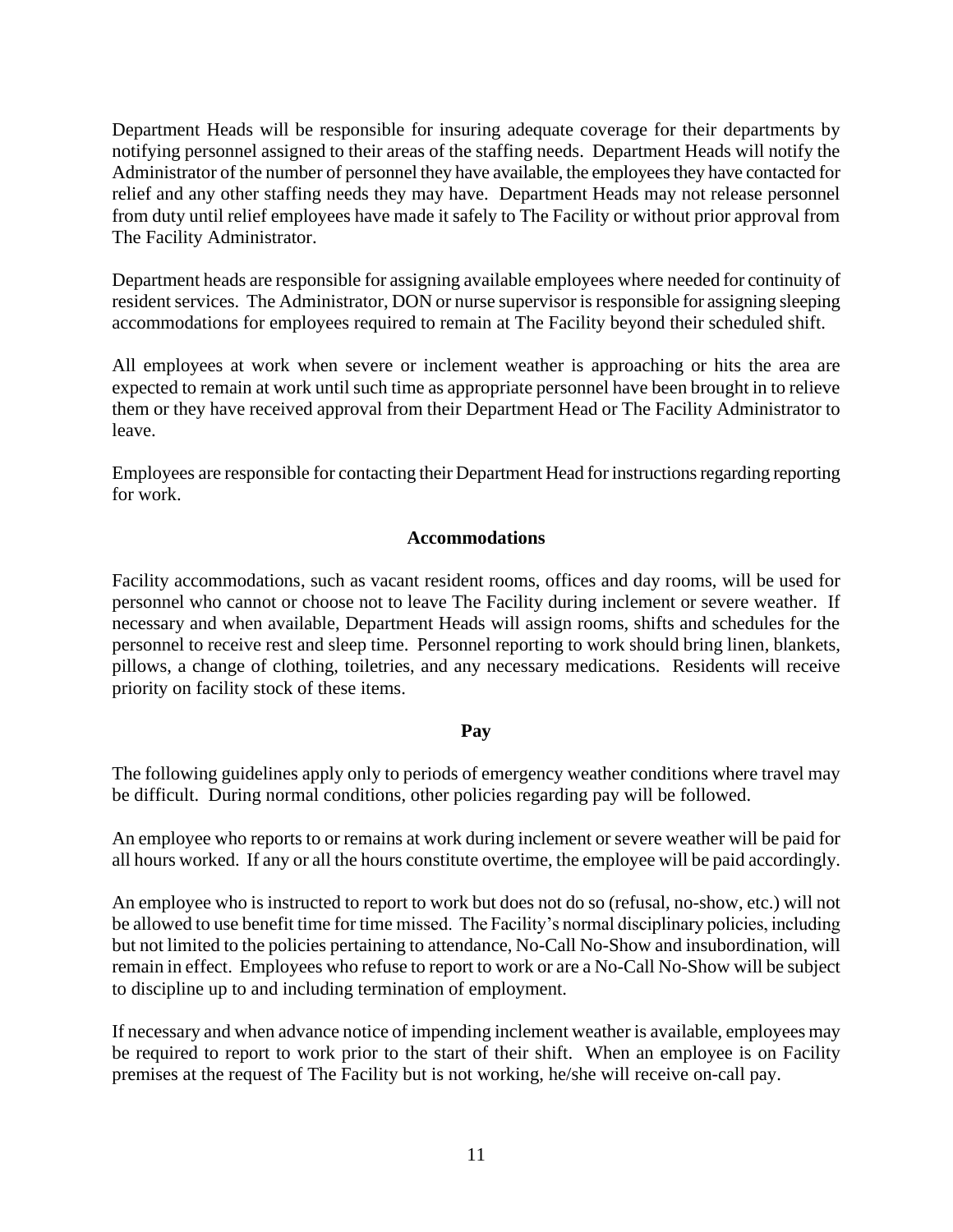Any employee who is required to remain at The Facility longer than his/her scheduled shift shall be paid for those hours work and on-call pay for hours off duty. The employee will receive on-call pay for scheduled sleep time.

Any employee who is released from duty but remains at The Facility after such release shall be paid only through the time of release.

Any employee traveling to another Generations facility to provide relief work will be paid for travel time. If any or all the travel hours constitute overtime, the employee will be paid accordingly. Once the employee has arrived at the facility, he/she will receive pay and sleeping accommodations in accordance with this policy.

#### **Other**

The Facility will furnish meals for personnel required to work during emergency or inclement weather conditions if duration and conditions warrant.

Employees are expected to be fully aware of this weather policy and to comply with the procedures contained herein. Failure to comply with the procedures or directions set forth in this policy can result in disciplinary action up to and including termination

### **SALARIES AND PAY PERIODS**

### **Time Clock Information for Hourly Employees**

Hourly employees should consider their time cards to be the legal record of the time they have worked and the basis for their payment. For hourly employees, time actually worked will be time paid.

The following rules are set forth in accordance with The Facility policy as a guide for employees. They are not to be considered all-inclusive.

- 1. Each hourly employee is expected to clock at the beginning and end of the work shift and at the beginning and end of meal breaks.
- 2. An employee should not leave the general work area except for scheduled meal periods, which are thirty (30) minutes in duration. Break periods are fifteen (15) minutes long and may be taken once each shift. Employees working a twelve (12) hour shift take one (1) hour meal breaks, which at the Facility's discretion, may be divided into (2) 30 minute breaks. Employees working twelve (12) hour shifts will take and two (2) breaks which are fifteen (15) minutes in duration.
- 3. Mealtime is not computed as working time for pay purposes and may be taken off Facility grounds. Breaktime is computed in working hours and must be taken in designated break or meal areas. No food or drink is allowed in any work area except designated break or meal areas. The supervisor or department head will schedule meal breaks and rest breaks so that they do not interrupt resident care.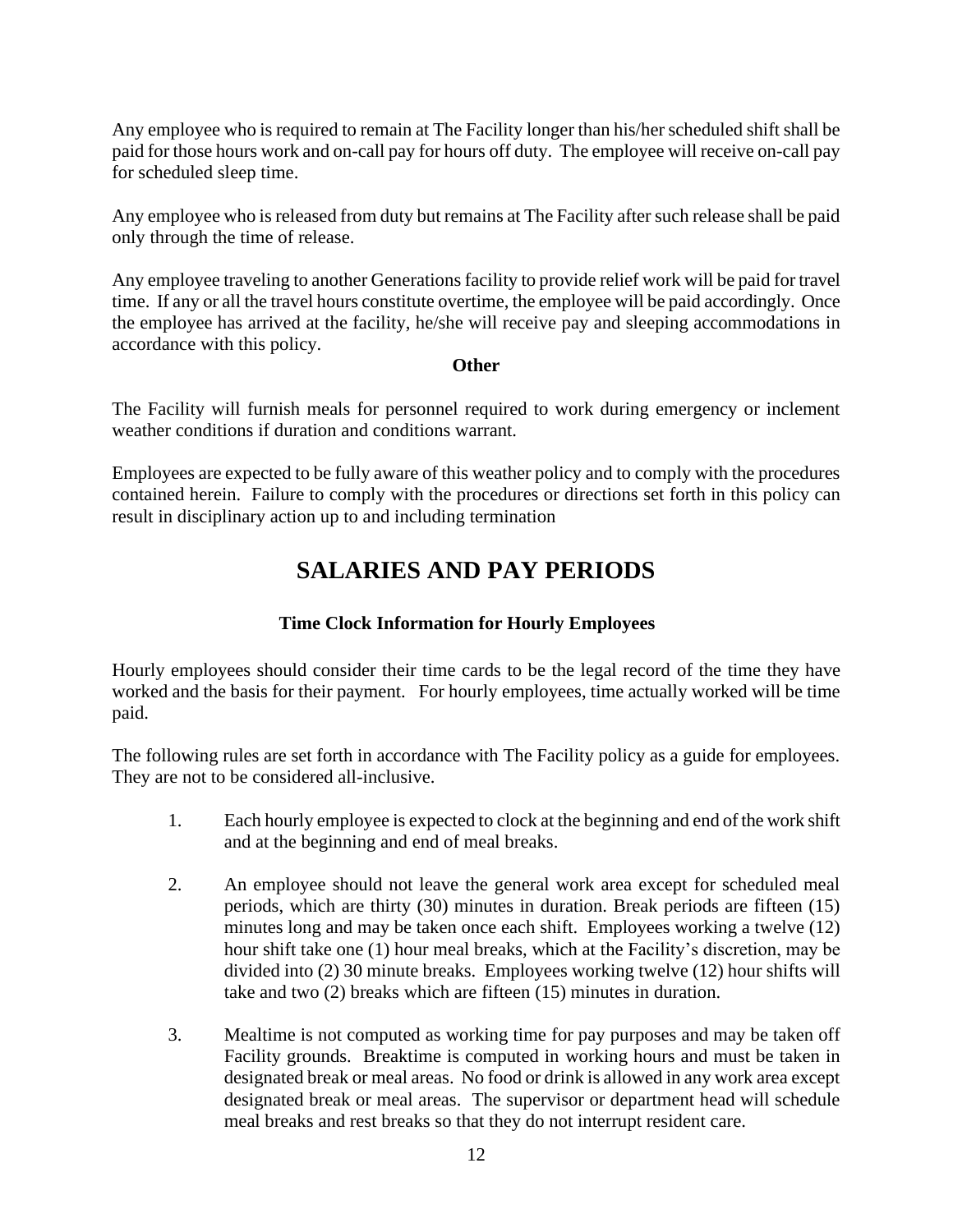- 4. Each hourly employee is expected to work as scheduled with work broken only by the meal period and breaks. Other time away from the work area must be specifically approved by the supervisor or department head.
- 5. Each hourly employee is responsible for ensuring that his/her time record is accurate at the end of the period.
- 6. Duty hours for day, evening, and night shifts vary by department. These will be explained to employees by their supervisor or department head.
- 7. Off days are staggered to ensure that service to the residents is not interrupted. Each employee must take his/her day off when scheduled except in emergency situations.
- 8. A request to swap shifts with another employee must be submitted in writing to the department head. Employees may not swap scheduled times with other employees without prior written approval by their department head.
- 9. All overtime worked must be approved in advance by an employee's supervisor. The employee's supervisor is responsible for turning in written approval of overtime to Human Resources.

### **Employee Pay**

- 1. Pay periods consist of fourteen (14) consecutive work days. Pay will be computed bi-weekly. There are twenty-six (26) pay periods per year. Any overage or shortage of compensation caused by irregular hours or mistakes on time cards will be adjusted on the next payroll.
- 2. Loans or salary advancements will not be made to any employees.
- 3. The Facility must comply with all properly executed orders of garnishment or other such court orders against an employee's wages and will hold or turn over to the court the legal amount of wages subject to garnishment or other court order.
- 4. [NOTE: This restriction would violate the National Labor Relations Act]
- 5. Paychecks will be released only to the employee or to an authorized representative supported by a written directive from the employee.
- 6. Terminated employees will receive their final paycheck on the first scheduled payday after their last day of employment. All outstanding indebtedness to The Facility will be deducted from the final paycheck.

We make every effort to ensure our employees are paid correctly. Occasionally, however, inadvertent mistakes can happen. When mistakes do happen and are called to our attention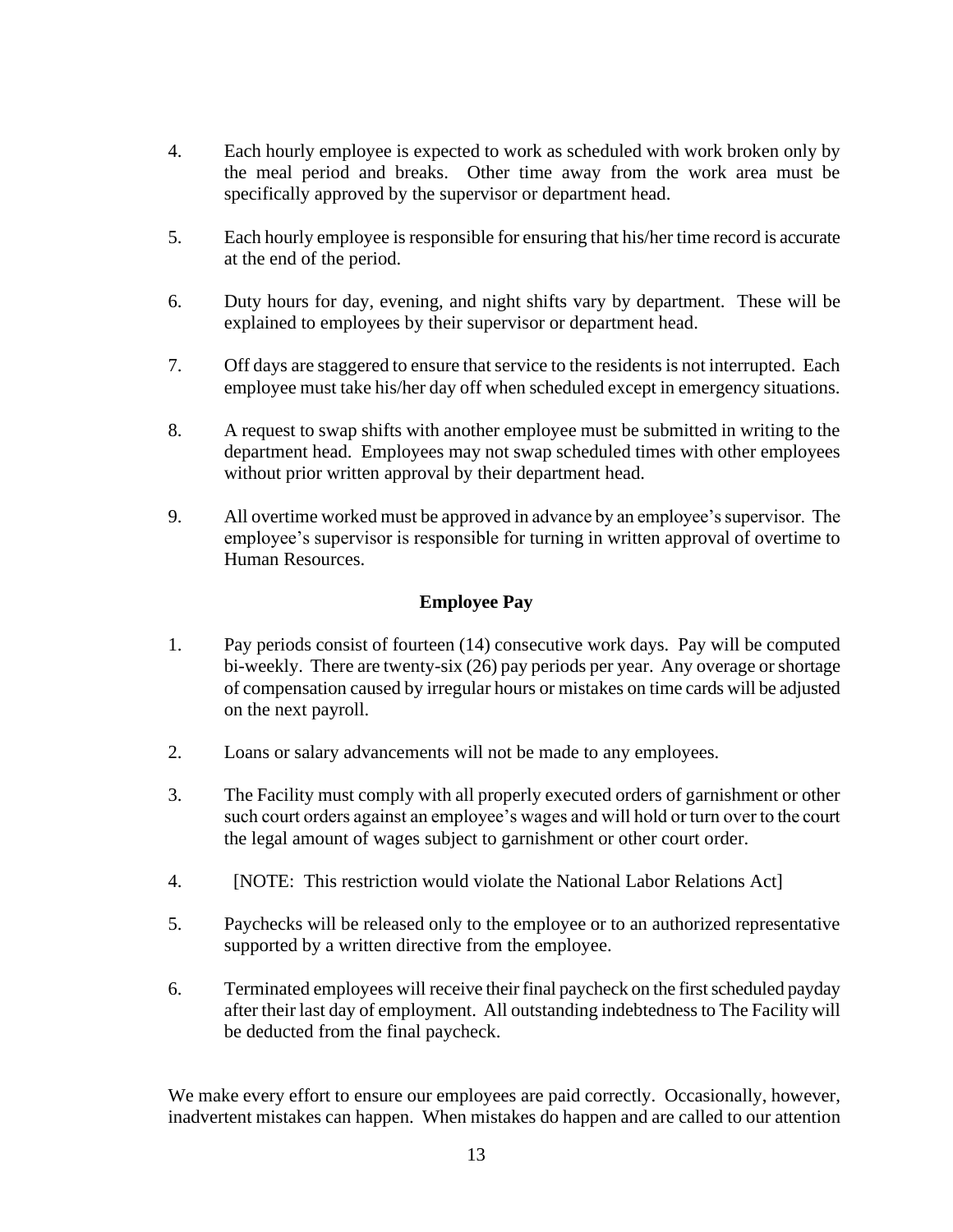we will promptly make any correction. Please review your pay stub to ensure that it is correct. If you believe a mistake has been made or if you have any question, please promptly see Human Resources.

### **PERFORMANCE EVALUATIONS**

All employees receive a formal written evaluation prior to the completion of the initial employment period, then annually thereafter.

# **PROMOTIONS AND TRANSFERS**

It is The Facility's policy to provide equal opportunity for all employees regardless of race, color, national origin, religion, sex, age, physical or mental disability, genetic information, sexual orientation, or any characteristic protected by state or federal law to progress in The Facility consistent with their skills and interests as vacancies arise. Therefore, The Facility will consider qualified and interested employees who have completed six (6) consecutive months of employment for transfer or promotion before hiring new employees to fill vacancies. Job descriptions are on file in the personnel office. Employees who wish to review any job description should contact their supervisor. All positions available within The Facility will be posted on the employee bulletin board. Positions will remain on the board for three (3) days to allow in-house applications to be made before the position is offered to outside individuals. Applications should be made in the personnel department. The head of the department with the vacant position will review applications and interview qualified applicants for the position.

Transfers will be considered based on Facility requirements and needs at the sole discretion of the Administrator.

### **TERMINATION OF EMPLOYMENT AND NOTICE**

All employees at The Facility are employed for an indefinite term. Therefore, either the employees or The Facility may terminate employment at any time, with or without cause or notice. This status can only be altered by a written contract of employment that is designated as an employment contract, is specific as to all material terms, and is signed by both the employee and the Administrator of the Facility. No employee or agent of The Facility other than the Administrator is authorized to enter into an employment contract with any employee.

Although notice is not required, it is important for the employee's record that resignations are turned in properly. It is also important for The Facility to have adequate advance notice of the employee's desire to terminate employment. Any employee who resigns with a satisfactory employment record and with two (2) weeks notice (hourly employees) or four (4) weeks notice (salaried employees) will be entitled to consideration for rehire. All employees who are rehired will be employed as a new employee. Each employee will be asked to participate in an exit interview. Employees may not use vacation or personal leave days during the notice period.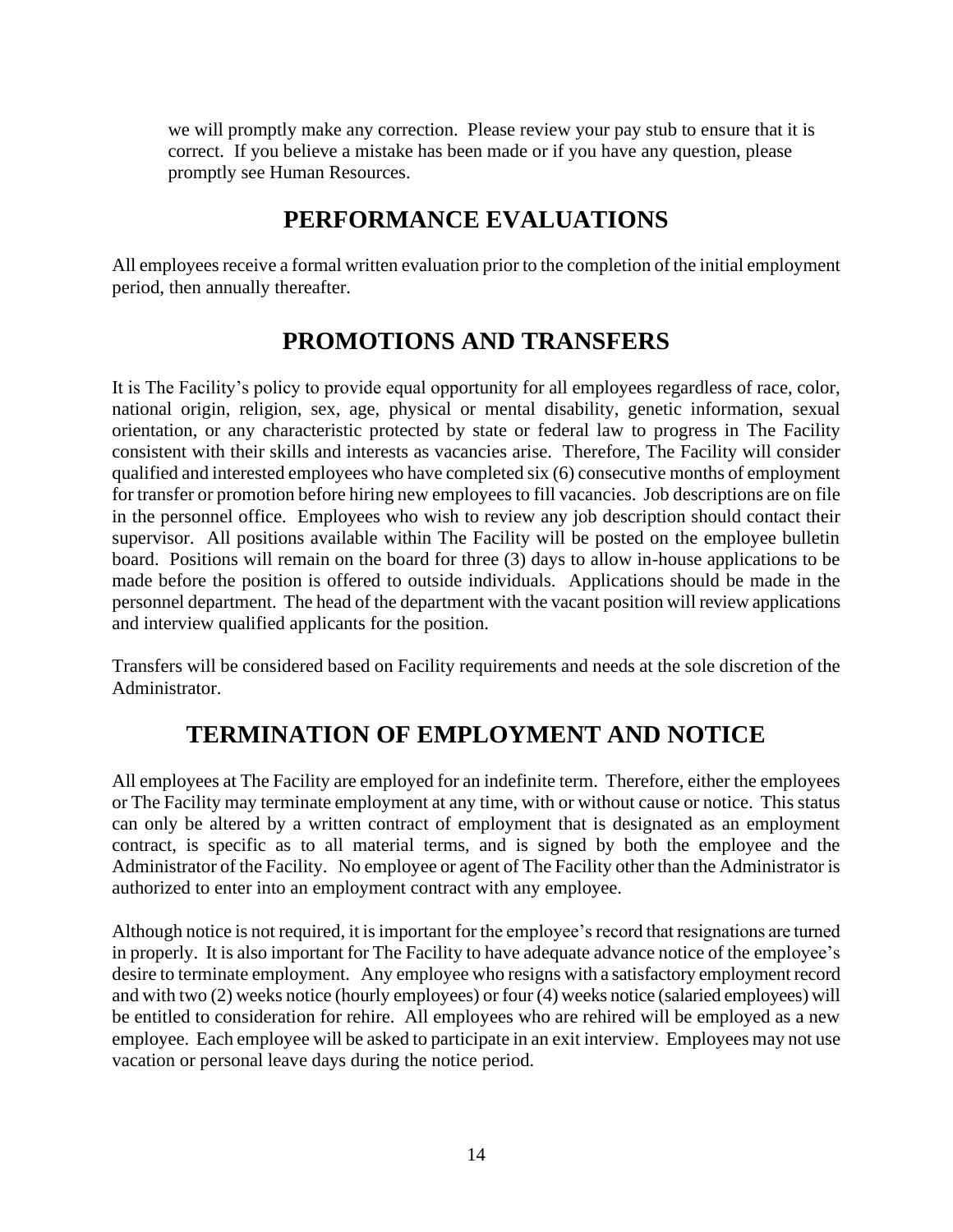# **INSERVICE EDUCATION PROGRAM**

In-service education is planned for all employees. These in services are designed to help employee's improve skills and stay informed.

### **Mandatory Inservice Policy**

The purpose of a mandatory inservice policy is to ensure that particular inservices or education programs are attended by all employees.

Mandatory inservice programs are those that are required by The Facility or regulating agencies such as the State Department of Public Health, the Occupational Safety and Health Administration (OSHA), and the Centers for Medicare and Medicaid Services (CMS). Attendance at mandatory inservice programs is required for all employees.

Hourly employees should clock in no more than five (5) minutes before and clock out no more than five (5) minutes after the scheduled inservices. If mandatory inservice attendance results in overtime, employees should have their time approved by the inservice instructor, education director, or their supervisor.

Failure of employees to obtain required continuing education units/hours could lead to loss of certification or license and result in termination of employment. Employees are encouraged to attend other programs leading to job efficiency and personal development as well.

# **DRUG AND ALCOHOL POLICY AND TESTING**

The Facility is firmly committed to the health and safety of its employees. Substance abuse by employees is a potential threat to the residents and staff. Therefore, The Facility has adopted the following policy:

- 1. The distribution, sale, purchase, use, or possession of intoxicants or non-prescribed controlled substances while on The Facility property or during work hours is prohibited. Reporting to work under the influence of intoxicants or non-prescribed controlled substances is prohibited.
- 2. The distribution, sale, purchase, use, or possession of materials that are used, or intended for use, with non-prescribed controlled substances while on The Facility property or during work hours is prohibited.
- 3. Reporting to or being at work with a measurable quantity of intoxicants, nonprescribed narcotics, hallucinogenic drugs, marijuana, or other non-prescribed controlled substances in blood or urine is prohibited.
- 4. Consuming alcoholic beverages on the job, or reporting or returning to work under the influence of alcohol is prohibited.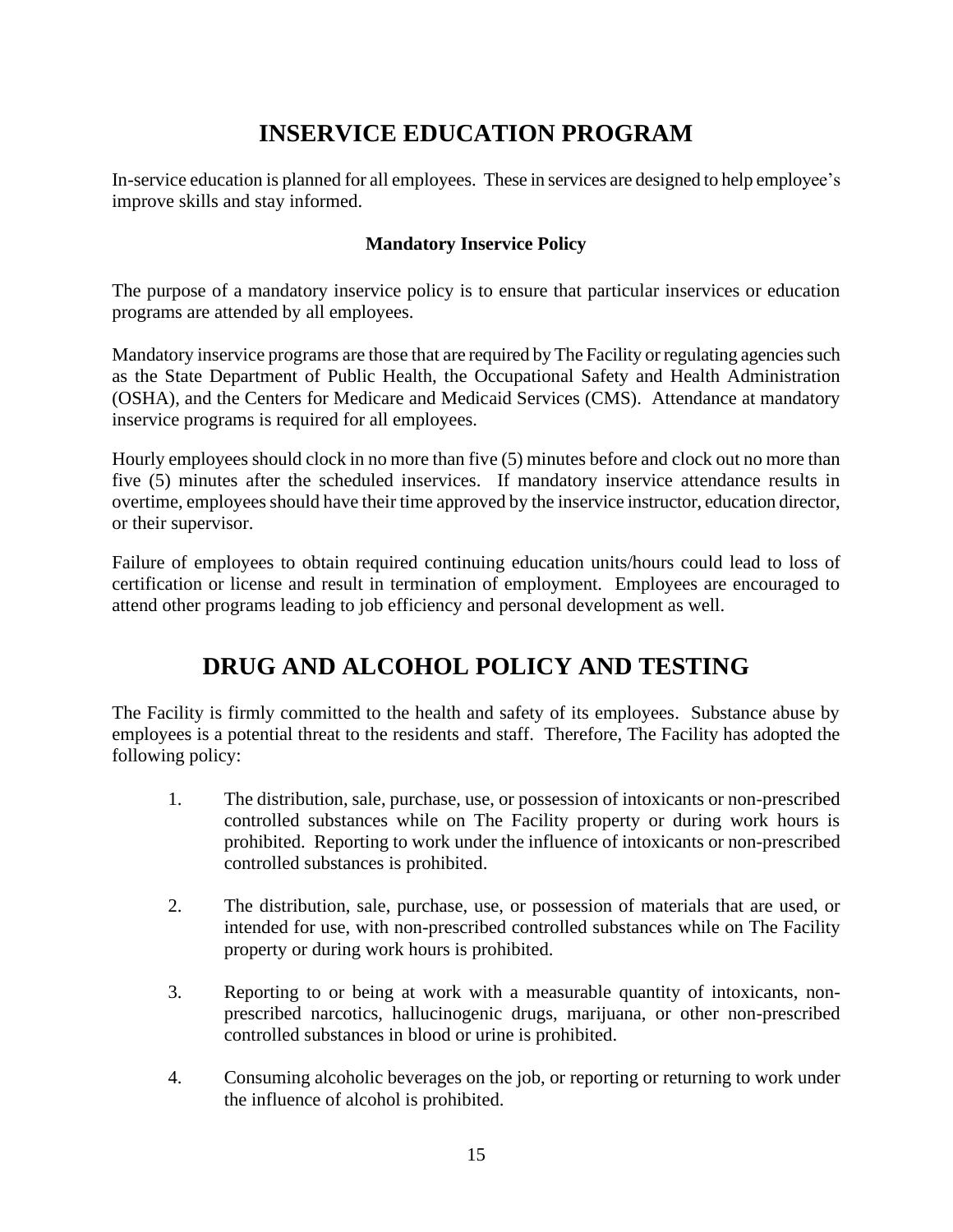- 5. Any employee taking a prescribed narcotic or over-the-counter drug that might affect the employee's ability to perform his/her job in a safe and productive manner must advise his/her supervisor of its use. The employee may remain on his/her job or may be required to take a leave of absence or other appropriate action as determined by management in consultation with the employee's physician.
- 6. Adherence to The Facility's policy on drugs and alcohol is a condition of employment for all employees. Employees will be required to sign a consent form authorizing the required medical and laboratory tests and searches.
- 7. Violation of the drug and alcohol policy will result in disciplinary measures, up to and including termination.
- 8. The drug and alcohol policy applies to all employees regardless of position without exception. The consent form for drug and alcohol testing and searches can be found at the end of this Handbook.

An employee may be required to undergo a drug screen under any of the following circumstances:

- 1. After the occurrence of any work-related accident on The Facility property or during work hours;
- 2. When there is a reason to believe, in the opinion of The Facility, that an employee has reported to work or is on The Facility property with a measurable quantity of intoxicants, drugs, or narcotics in blood or urine;
- 3. On a random basis; or
- 4. As a part of any medical examination provided or required by The Facility.

### **Testing Procedure**

An employee may be required to undergo an initial "quick screen" type test to determine whether more sophisticated testing is necessary. A positive "quick screen" test will result in follow-up testing. Such follow-up testing will be performed by an independent laboratory or health care provider that has been certified by the National Institute on Drug Abuse as qualified to perform drug testing under federal workplace testing programs. All follow-up testing procedures will conform to the United States Department of Transportation's specifications for drug testing or will be conducted in an otherwise reliable manner. All positive test results will be subject to confirmation testing and post-accident tests may be subject to verification by a qualified medical review officer. Following a confirmed positive drug test, the employee has the right to conduct independent testing of the same sample upon request and at the employee's expense.

### **Searches**

When there is a reason to believe, in the opinion of The Facility, that an employee is under the influence or in possession of intoxicants, drugs, or narcotics, or materials used or intended for use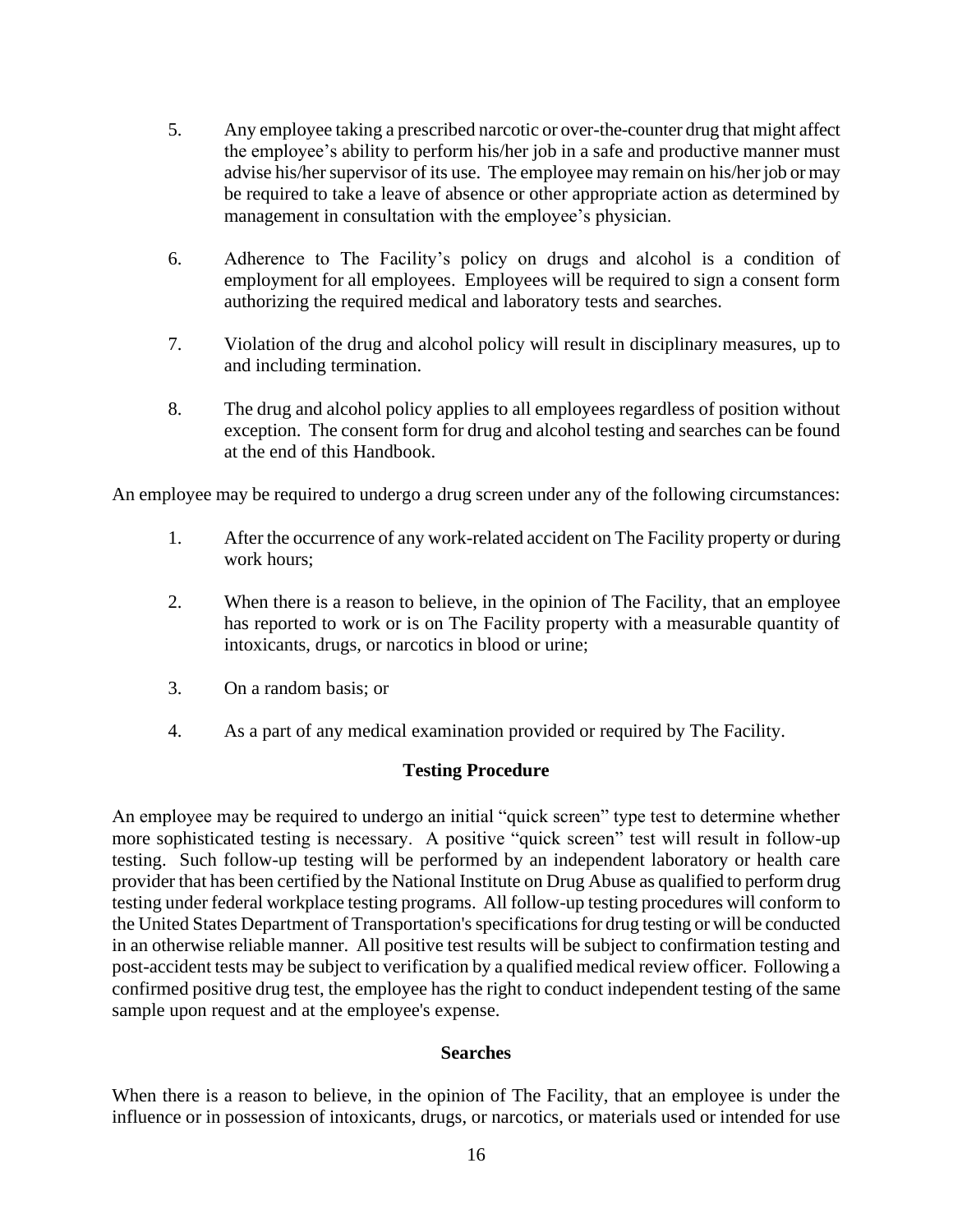with non-prescribed controlled substances, The Facility may request that the employee submit to a search by Facility representatives or law enforcement officials of his/her person and/or property brought onto Facility premises. "The Facility premises" include property of any nature owned, controlled or used by The Facility, including but not limited to parking lots, offices, desks, lockers, cabinets, closets, and vehicles.

#### **Discipline**

An employee who, upon request, refuses to submit immediately to a search of his/her person or property or to a drug screen, or who is otherwise in violation of this policy, is subject to disciplinary action up to and including termination. A positive drug test conducted and evaluated pursuant to standards adopted for drug testing by the U.S. Department of Transportation shall be a conclusive presumption of impairment resulting from the use of illegal drugs. An employee whose follow-up tests are confirmed positive for drugs or alcohol or who refuses to submit to or cooperate with a drug or alcohol screen after an accident as set forth in this policy may be terminated and may forfeit any rights to workers' compensation benefits and unemployment compensation benefits under applicable state laws.

### **WORKPLACE SEARCHES**

All lockers, packages, handbags, backpacks, articles, or personal effects in the possession of employees on Facility premises, as well as voice mail, E-mail, or Internet communication, are subject to inspection. Any refusal of inspection may be grounds for disciplinary action up to and including termination.

### **ELECTRONIC MAIL (E-MAIL), VOICE MAIL, AND INTERNET USAGE**

As needed, The Facility provides computers, electronic (E-mail) and voice mail, and Internet access to its employees and employees of related organizations for use in conducting business. Facility computers, computer systems, E-mail, voice mail and Internet access are the sole property of The Facility. Facility computers and computer systems, including E-mail and the Internet, are to be used for business purposes only. Using computers, E-mail, voice mail, and the Internet for transmitting, receiving or viewing harassing, vulgar, profane, or offensive messages, reviewing websites containing vulgar, profane, or offensive information, participating in chain letters or solicitation may result in disciplinary action up to and including termination.

The Facility retains the right to access, review, and disclose the contents of its information systems as it sees fit; employees should not expect any information contained in, or transmitted by The Facility's information systems to be private.

### **Company Email**

Employees who have a Generations "genmanco" E-mail address are personally responsible for online activity conducted with the company E-mail address or any activity which can be traced back to the Genmanco domain. The genmanco.com address attached to an employee's name implies that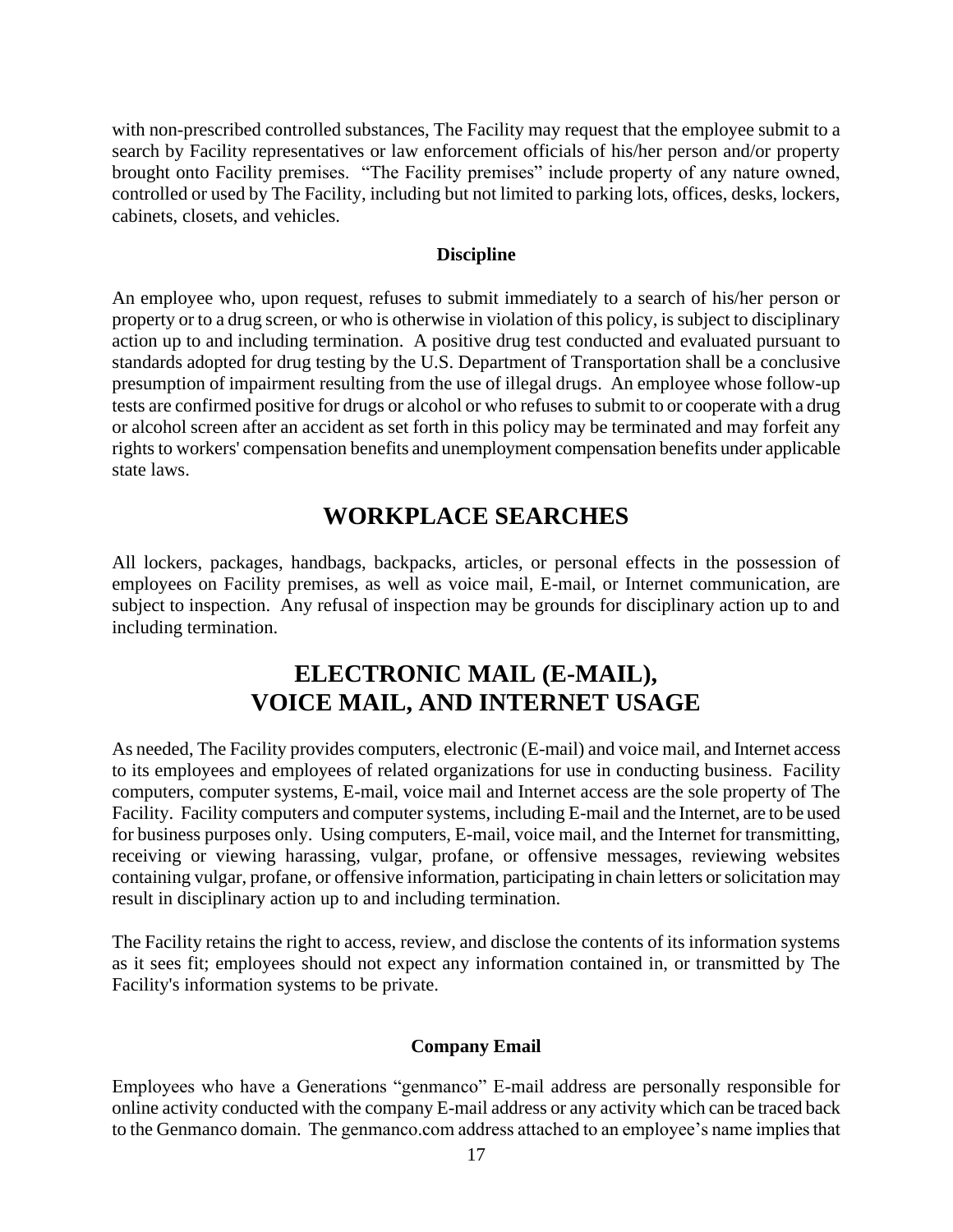the employee is acting on the facility(s) behalf. When using a company E-mail address to engage in any social media or professional networking, all actions are public and employees will be held fully accountable for any and said activities.

Failure to comply with this policy may result in disciplinary action, up to and including termination. Anyone who suspects a violation of this policy should report directly to the Administrator or the Manager on Duty.

There will be no retaliation against individuals who raise good faith concerns about actual or potential violations of this policy.

### **WORKER'S COMPENSATION**

If an employee is injured while performing his/her duties, the employee must immediately report such an injury to his/her supervisor no matter how minor the injury. The Facility pays for employees to participate in the respective State Worker's Compensation Insurance Program. This program provides hospital and medical protection and loss-of-time benefits to an employee injured on the job under certain circumstances. This program will not give benefits for a work-related injury that is not reported.A properly completed incident report must be filed on all such injuries. It is the employee's responsibility to provide The Facility with verification of physician's visits and current work restrictions.

The fact that an employee is on a workers' compensation leave does not excuse him or her from complying with the Facility's policies regarding attendance, tardiness and absenteeism. (See "Employee Attendance Policy" for more information).

After two weeks of absences occasioned by a work-related injury, an employee may be placed on leave under the Family and Medical Leave Act (FMLA) if eligible.

### **RULES OF CONDUCT**

The following general list of violations will result in appropriate disciplinary action. These rules may be periodically updated and modified at the sole discretion of The Facility. Moreover, it is stressed that all disciplinary situations must be evaluated in light of their individual circumstances, including the employee's overall record of performance.

Neither these rules nor other policies should be construed to be a contract or other promise of employment, and they in no way alter the fact that employment is terminable at will and can be severed by either party at any time for any reason not prohibited by law.

Warning, suspension or discharge may result from the violation of the following rules:

1. Employees must not be dishonest or make any misrepresentations in connection with any aspect of employment. This includes but is not limited to falsifying time records, personnel records, resident records, or any other Facility records or clocking or using another employee's time card.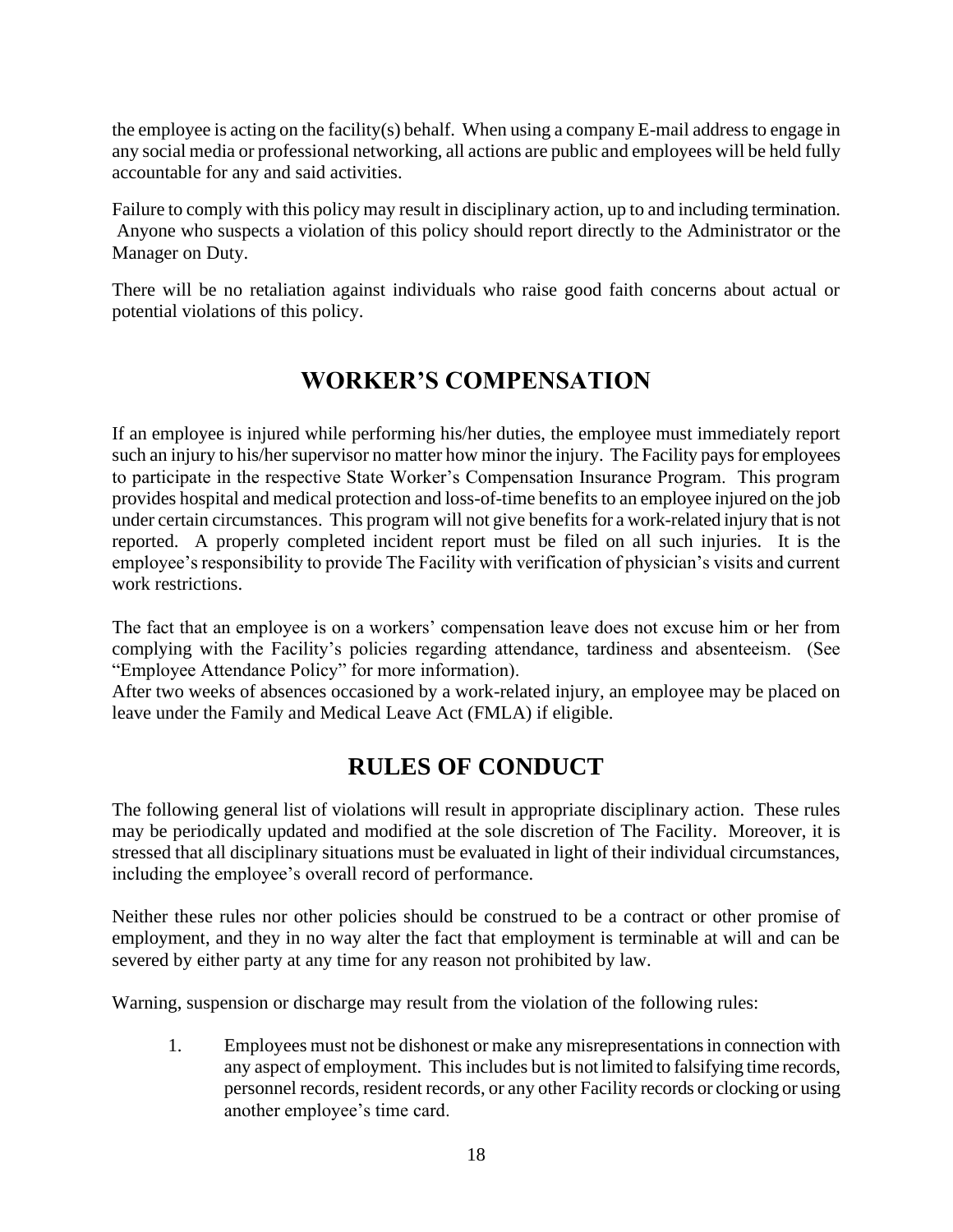- 2. Employees must not possess or use alcohol or illegally obtained drugs on The Facility property or report to work under the influence of these substances (for more information, see section "Drug and Alcohol Policy and Testing").
- 3. Employees must not commit a No call-No show (see definition under "Absences").
- 4. Employees must not abuse residents, either verbally or physically, or neglect residents. Employees must promptly report any allegation of resident abuse, neglect, accident, injury, or safety hazard. Any allegation of resident abuse will be immediately reported to the authorities for investigation and prosecution (for additional information, please refer to The Elder Justice Act in your General Orientation Handbook).
- 5. Employees must perform assigned duties and follow the instructions of their supervisor. An employee must not be insubordinate. An employee must not argue with his or her supervisor.
- 6. Employees must not release confidential information.
- 7. Employees must not leave The Facility premises during work without proper authorization.
- 8. Employees must not possess weapons on The Facility premises.
- 9. Employees must not be involved in conduct that would be widely regarded as immoral, improper, or inappropriate in a work group or The Facility.
- 10. Employees must not sleep on duty.
- 11. Employees must not steal.
- 12. Generations maintains a zero tolerance for harassment, unlawful discrimination, and retaliation. It is the policy of Generations to maintain a model workplace free from harassment and other forms of unlawful discrimination based on race, color, religion, sex, national origin, age, disability, genetic information sexual orientation, or other characteristic protected by state or federal law. (See "Equal Opportunity Employment" and "Harassment Policy" for more information)
- 13. Employees must not solicit loans or kickbacks from residents, their families, or vendors.
- 14. Employees must not be willfully negligent.
- 15. Employees must report if they become infected with a communicable disease.
- 16. Employees must not violate safety rules.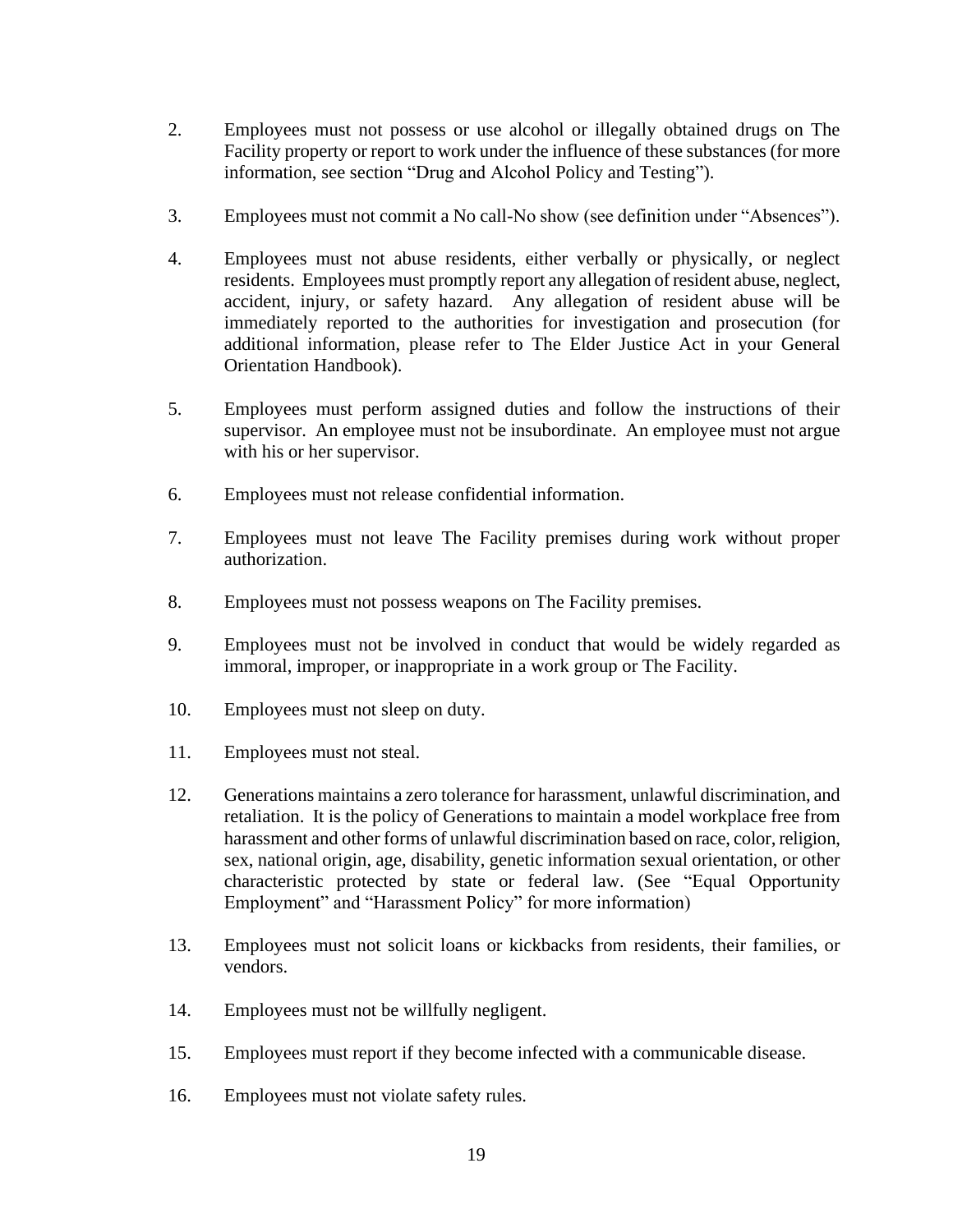- 17. Employees must maintain current certification/licensing requirements.
- 18. Employees must not date, marry, or have a sexual relationship with a resident unless a relationship was established prior to the resident's admission to the facility.
- 19. Employees must provide proof of eligibility for employment.
- 20. Employees must not misuse The Facility materials, supplies, or equipment. This includes consuming Facility materials, supplies, or equipment without authorization.
- 21. Employees must not loiter or loaf during work hours.
- 22. Employees must be at their work station at starting time.
- 23. Employees must not post, deface, or remove notices, signs, or writings in any form on bulletin boards on The Facility property without permission of the supervisor or Administrator.
- 24. Employees must give proper regard to the dress code and to their appearance and personal hygiene as well.
- 25. Employees must not violate the no solicitation-no distribution rule.
- 26. Employees must not be excessively absent or tardy.
- 27. Employees must not be discourteous or disrespectful.
- 28. Employees must not participate in horseplay or interfere with the work of others on The Facility property.
- 29. Employees must not smoke in prohibited areas.
- 30. Employees must attend mandatory inservices and/or staff meetings.
- 31. Employees must not violate the overtime policy.
- 32. Employees must follow the employee safe working practice guidelines.
- 33. Employees must not make or receive personal telephone calls, including cellular telephone calls, other than for emergency purposes. Employees must not use cellular phones for text messaging during working time. Text messaging must not contain any resident health information or photographs of residents.
- 34. Employees must follow personnel policies and procedures.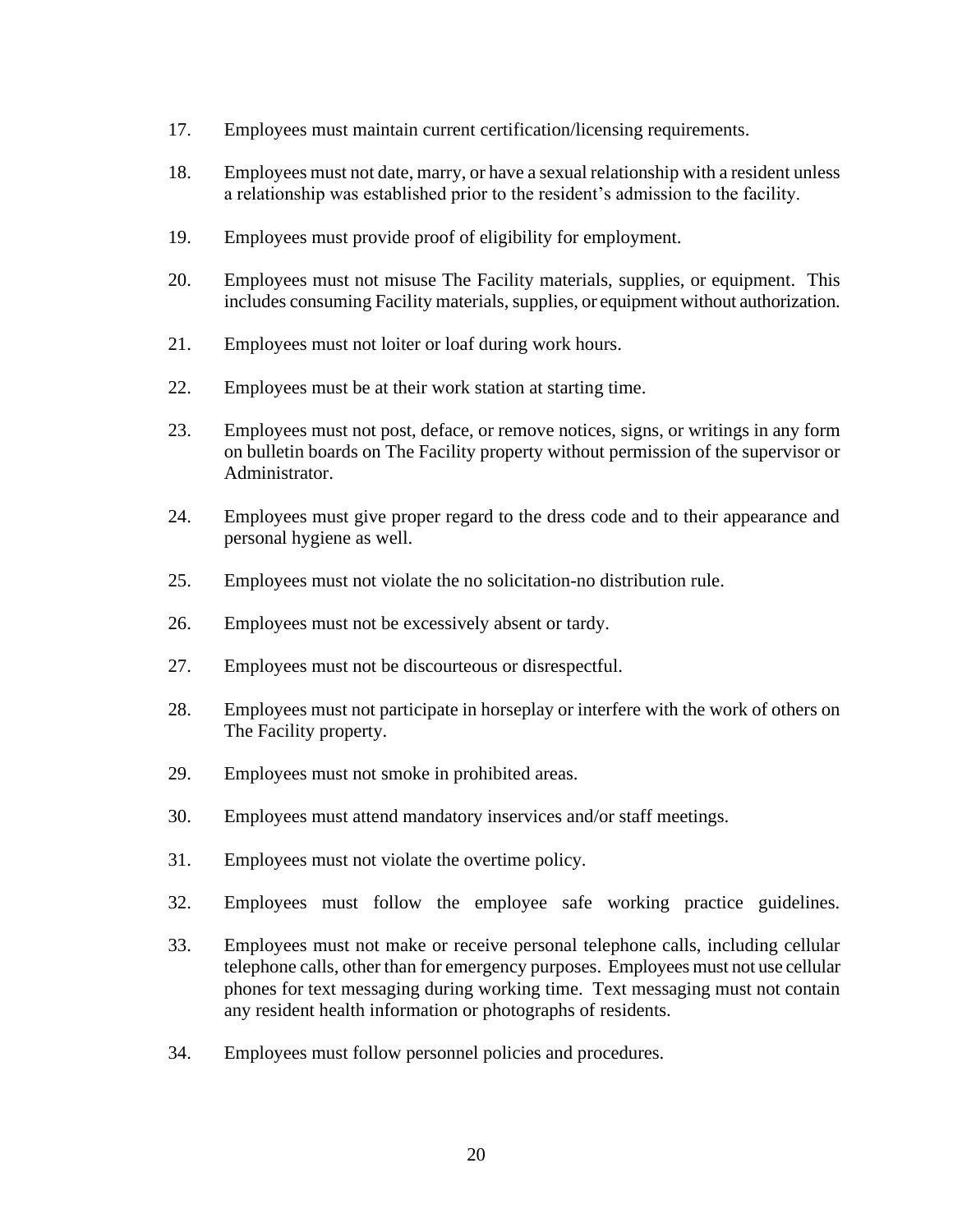*Note:* This list is not intended to be all-inclusive. Other violations not specifically listed here may also be considered grounds for warning, suspension, or termination. The severity and frequency of violations will be considered when issuing a warning, suspension or termination.

# **HARASSMENT POLICY**

The Facility prohibits harassment of any employee based on sex, national origin, race, color, age, veteran status, religion, disability or other characteristic protected by state or federal law. Harassment cannot always be precisely defined, but, for example, sexual harassment may include unwelcome sexual advances, requests for sexual favors, and other verbal and physical contact. No management personnel, supervisors, or employees are allowed to engage in or subject other employees to any such harassment.

If an employee feels that he/she has been subjected to harassment, he/she should immediately report the matter to his/her supervisor and to Human Resources.. If the employee's problem is with the supervisor or if the employee is in any way uncomfortable reporting the matter to his/her supervisor, then the employee should report the matter to any member of management (Administrator, HR Manager,, etc.). Prompt, effective, corrective action will be taken against any individual found to have engaged in such harassment, up to and including termination.

There will be no retaliation against employees who report harassment or employees who may have witnessed harassment. Their identities and statements will be kept confidential to the extent that confidentiality is consistent with a thorough investigation. Follow-up inquiries will be made to ensure that harassment has not resumed, and retaliation has not occurred.

Employees who feel they have been subjected to harassment by non-employees at the Facility should also report the matter. Harassment by non-employees will be handled on a case-by-case basis, and the degree of corrective action will depend on the particular situation, including the extent to which The Facility can control or deter such conduct of the part on non-employees.

Harassment may violate this policy even if it does not rise to the level necessary to constitute harassment of the type made illegal under various laws.

### **FRATERNIZATION POLICY**

### **Supervisors**

In an effort to promote efficiency of operations, improve productivity and morale, avoid conflicts of interest, prevent favoritism and bias, and provide the best service to our residents, no person in a management or supervisory position shall have a "dating relationship" with an employee whom he or she directly supervises or whose terms or conditions of employment he or she may influence. For the purpose of this policy, a "dating relationship" means any relationship involving sexual, romantic or other intimate involvement.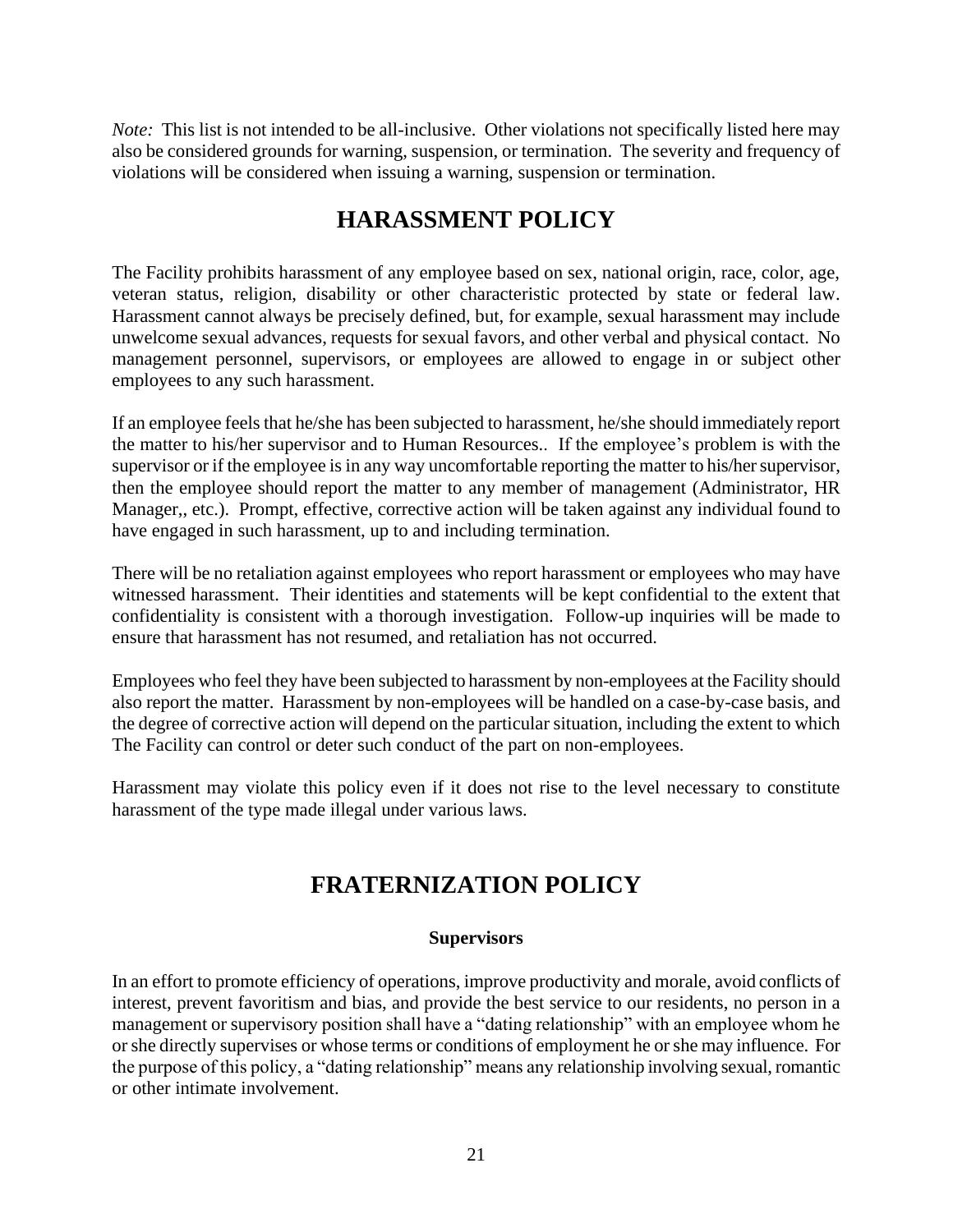Supervisors who are engaged in a dating relationship with an employee whom he or she supervises or whose terms or conditions of employment he or she may influence are required to bring this to the attention of The Facility Administrator or the Department Supervisor to whom he or she reports.

If a supervisor is believed to have engaged in a dating relationship with an employee whom he or she supervises or whose terms and conditions of employment he or she may influence, then the supervisor will be transferred or terminated.

### **Co-Employees**

Co-employee dating relationships (those relationships involving sexual, romantic or other intimate involvement between co-employees who do not have a supervisory or management position as to one another) are not prohibited but can have a negative impact on the working environment. Employees have an obligation to act appropriately and professionally in the workplace at all times. Employees who allow a dating relationship to affect their job performance, interfere with their job duties, or otherwise disturb the work environment will be subject to disciplinary action up to and including termination of employment. Likewise, employees who violate Generations' policy prohibiting harassment in the workplace will be similarly subject to discipline.

### **Residents**

Employee-resident dating relationships are prohibited unless a relationship was established prior to the resident's admission to the facility. If an employee is believed to have engaged in a dating relationship with a resident, the employee will be subject to disciplinary action up to and including termination.

Employees are prohibited from taking residents out of The Facility, except as medically necessary or for Facility-sponsored outings.

Employees may not take residents away from The Facility for non-Facility-sponsored events without the expressed written permission of The Facility's Administrator, Generations' corporate office and the Resident Representative. If the Facility's Administrator, Generations' corporate office and the Resident Representative approve the event, an employee may only take residents away from The Facility during the employee's working time. Under no circumstances may an employee take a resident from The Facility during the employee's personal time.

# **NO SOLICITATION - NO DISTRIBUTION RULES**

Employees are not permitted at any time to make solicitations of any kind (including solicitations for sales, memberships, or subscriptions) in resident care areas, including resident rooms and nursing stations.

In areas of The Facility other than resident care areas, employees are not allowed to make solicitations of any kind while working or otherwise on the clock, and no solicitations will be permitted by employees on non-working time to employees who are working or otherwise on the clock. Additionally, any solicitations are not to interfere with the work of other employees not involved in the solicitation.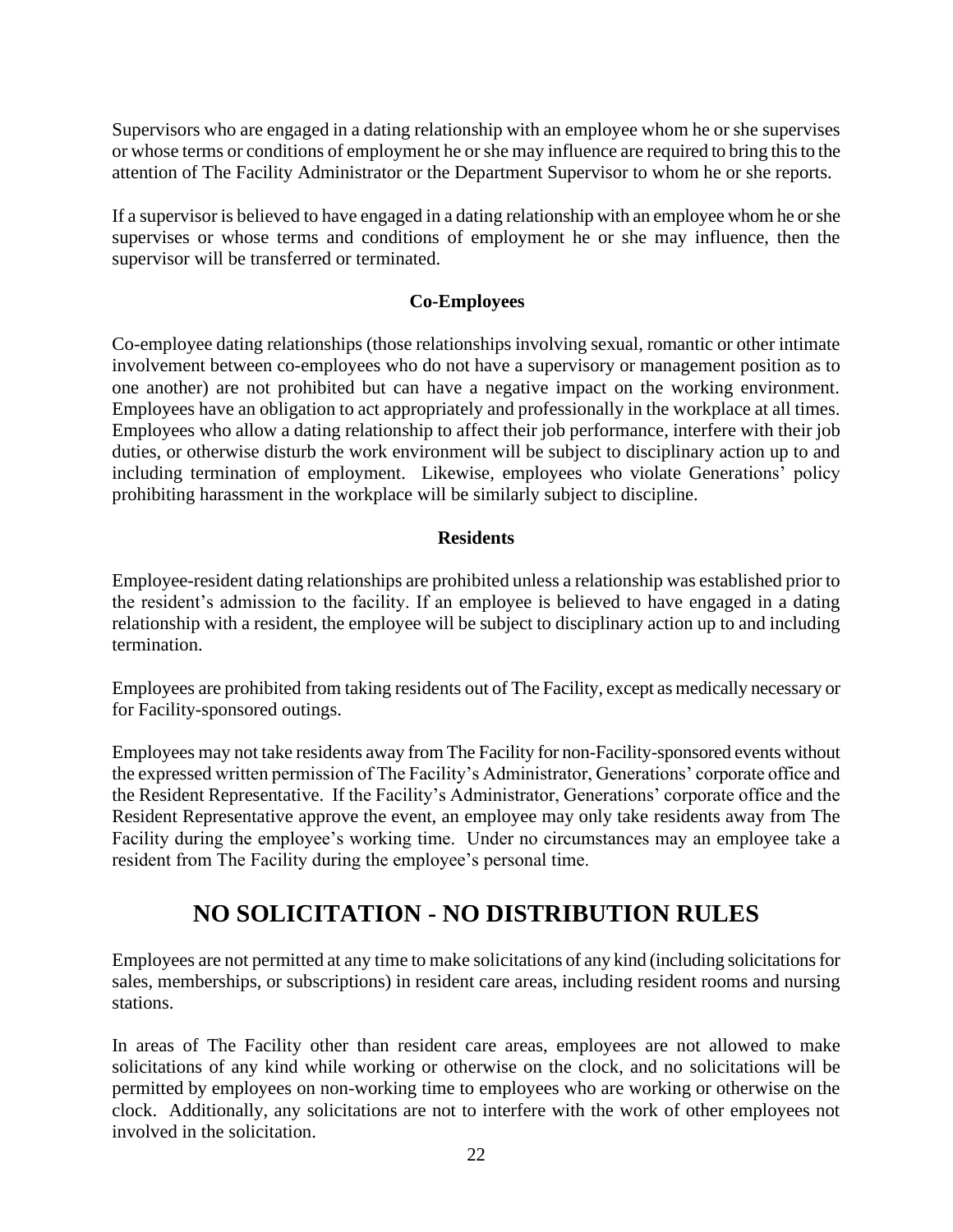Employees are not permitted to distribute any written or printed materials, including advertising materials and handbills, while working or otherwise on the clock. Distribution is also prohibited in any area where work is performed in The Facility.

Solicitations and distribution of written or printed materials by non-employees on The Facility property are prohibited and should be reported to the Administrator immediately if observed. Nonemployees who do not have business in The Facility or who are not visiting residents will be considered to be trespassers and will be asked to leave.

Employees who violate this policy will be subject to disciplinary action

### **COMPLAINT AND SUGGESTION PROCEDURE**

It is important for The Facility to maintain an atmosphere in which problems and complaints may be freely discussed and resolved.

Any employee may use the following procedure for making suggestions or complaints or if an employee feels that discrimination or harassment has occurred. An employee's filing a complaint will not subject him/her to any form of adverse action, reprimand, retaliation, or other negative treatment by The Facility personnel.

- 1. An employee who has a complaint or suggestion concerning his/her job or any other matter that affects him/her should submit the information in writing to his/her immediate supervisor and to Human Resources.. If the employee's immediate supervisor is the source of the complaint or if the employee feels uncomfortable for any reason complaining to his/her immediate supervisor, the employee may submit the complaint or suggestion to the department head, the Assistant Administrator or the Administrator.
- 2. If the complaint or suggestion is not satisfactorily resolved by the employee's immediate supervisor within three (3) business days after the matter has been presented, the supervisor will arrange for him/her to talk with the department head, who will then listen to the complaint or suggestion and attempt to work out a satisfactory solution.
- 3. If the matter is not satisfactorily settled by the department head within five (5) days after the matter has been presented to him/her, the employee shall submit the matter in writing to the Corporate Grievance Committee no less than five (5) days after the department head's decision. The Corporate Grievance Committee may at its option consult the governing board but will not be required to do so. Within sixty (60) days of the submission of the complaint, the Corporate Grievance Committee will issue in writing a brief statement of the complaint, essential facts, and final determination. The Administrator will present the Corporate Grievance Committee decision to the employee. This final decision will be signed by the employee and the Administrator and placed in the employee's personnel file.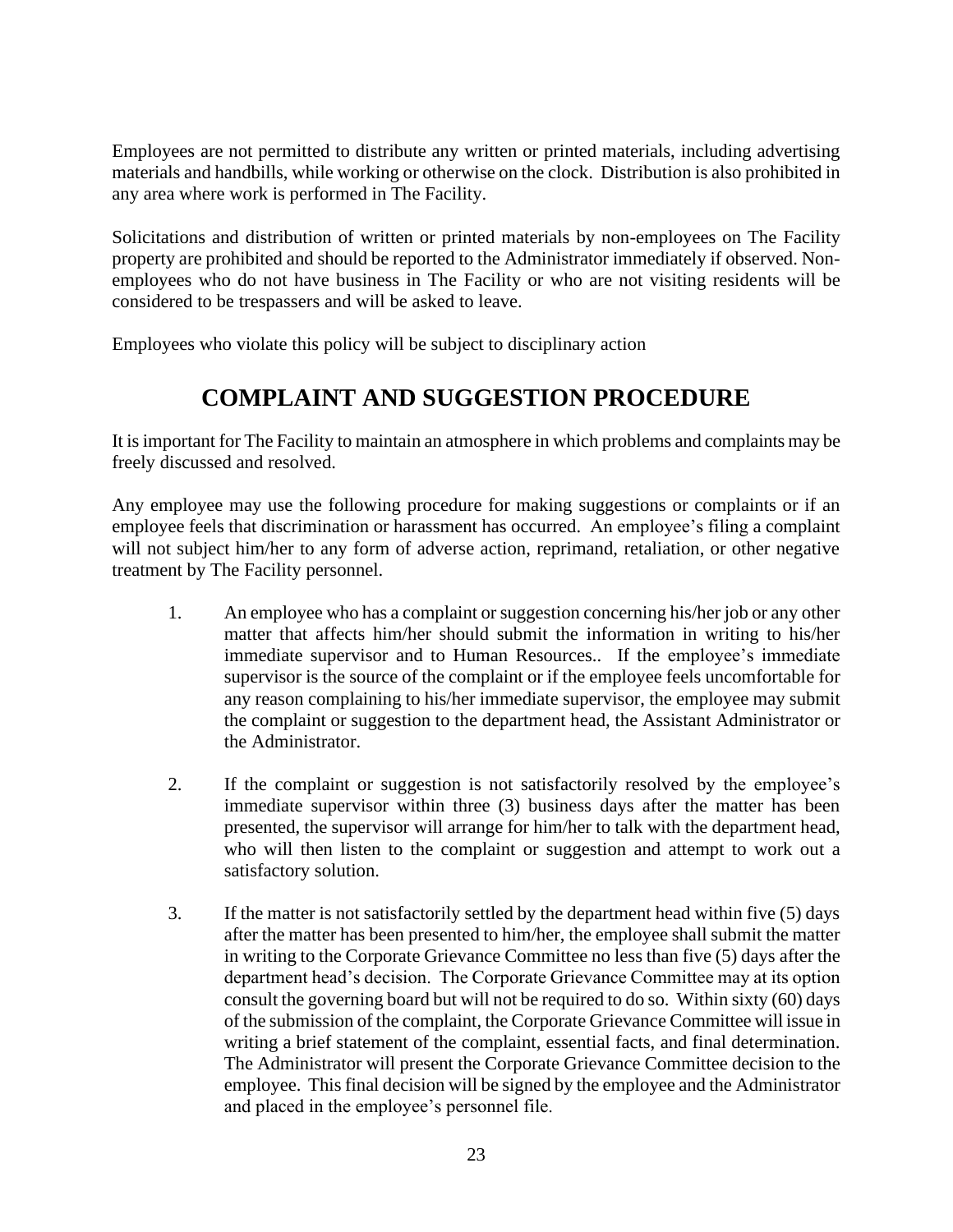## **SECTION 504 GRIEVANCE PROCEDURE**

Any employee who believes that he/she or any class of individuals has been subjected to discrimination as prohibited by Section 504 of the Rehabilitation Act of 1973 may file a complaint on his/her own behalf, on behalf of another person, or on behalf of handicapped persons as a class. All employees are encouraged to file grievances to resolve any disputes arising under Section 504. An employee's filing a complaint will not subject him/her to any form of adverse action, reprimand, retaliation or other negative treatment by The Facility personnel.

Accordingly, The Facility has adopted an internal grievance procedure to provide for prompt and equitable resolution of complaints alleging any action prohibited by the United States Department of Health and Human Services Regulations (45 CFR Part 84), (29 USC 794). Section 504 states, in part, that "no otherwise handicapped individual... shall, solely by reason of his handicap, be excluded from participation in, be denied the benefits, or be subjected to discrimination under any program or activity receiving federal financial assistance...". The law and regulations may be examined in the office of the Administrator who has been designated to coordinate The Facility's efforts to comply with the regulations.

- 1. Complaint processing procedures are as follows:
	- a. All complaints involving matters prohibited by Section 504 should first be filed with The Facility's Director of Nursing or Nursing Supervisor who will render an initial determination and resolution within five (5) days of receipt of the complaint.
	- b. If the complainant is not satisfied with the decision of the Director of Nursing/Nursing Supervisor, the complainant may file an appeal with The Facility's Administrator who will render a decision within five (5) days.
	- c. If the complaint is not satisfied with the Administrator's decision, he/she may request a hearing with the Corporate Grievance Committee for a final determination. The final determination will be made within five (5) days of presentations.
- 2. A complaint should be in writing, contain the name and address of the person filing it, and briefly describe the action(s) alleged to be prohibited by the Section 504 regulations.
- 3. All complaints should be filed as directed in #1 within five (5) days after the complaining party becomes aware of the action(s) allegedly prohibited by the Section 504 regulations.
- 4. All complaints should also be referred to the office of the Section 504 Coordinator, who will maintain the files and records of The Facility relating to Section 504 complaints. The Section 504 Coordinator may assist persons with the preparation and filing of complaints, participate in the investigation of complaints, and advise The Facility's Administrator concerning their resolution.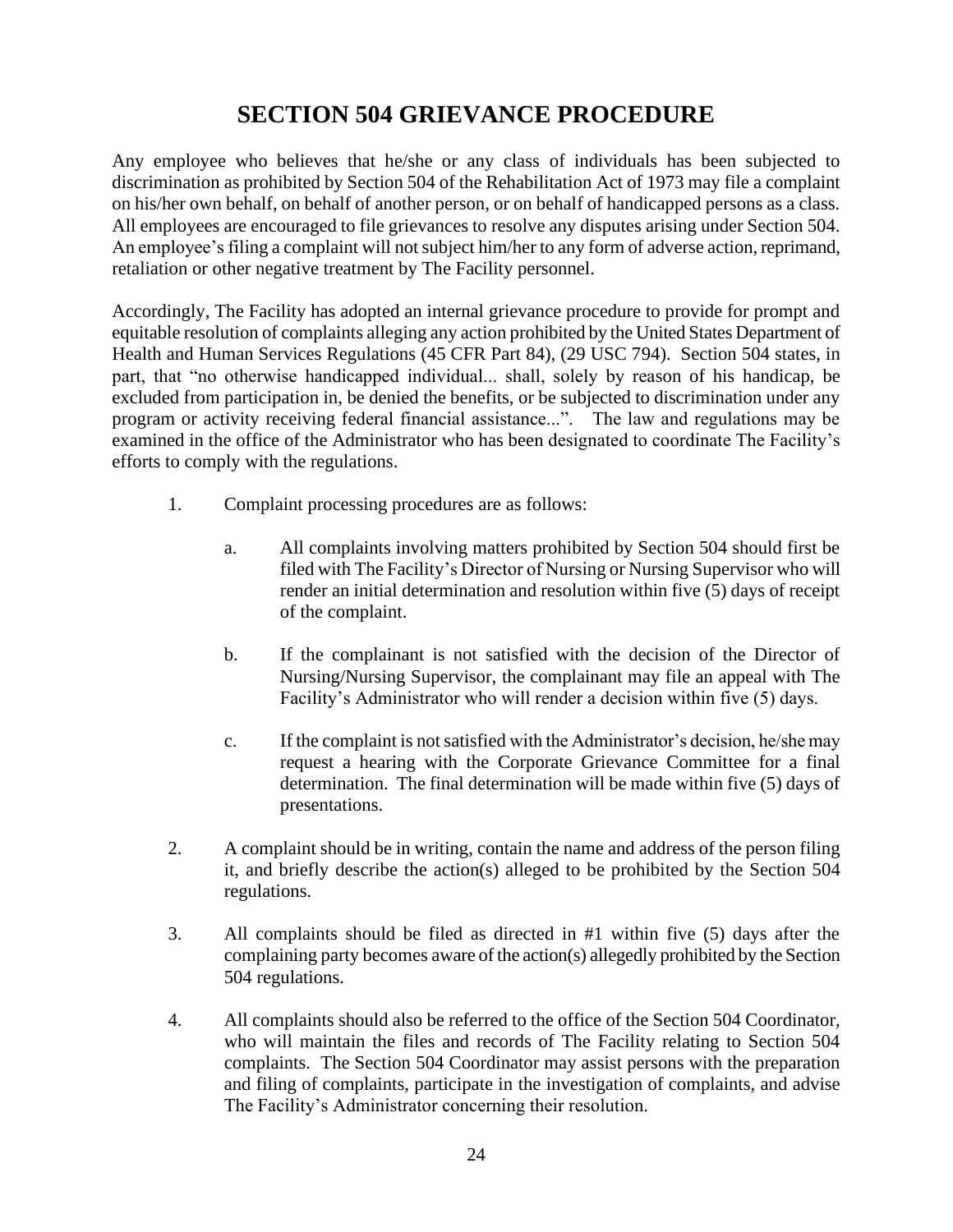- 5. The Administrator of The Facility or his/her designee will take steps to ensure an appropriate investigation of each complaint to determine its validity. These rules contemplate informal but thorough investigations, affording all interested persons and their representatives, if any, an opportunity to submit evidence relevant to the complaint.
- 6. A person's right to prompt and equitable resolution of the complaint filed hereunder shall not be impaired by the person's pursuit of other remedies such as the filing of a Section 504 Complaint with the Office for Civil Rights of the United States Department of Health and Human Services.
- 7. These rules shall be liberally construed to protect the substantial rights of interested persons, to meet appropriate due process standards, and to assure The Facility's compliance with Section 504 and the regulations.

### **EMPLOYEE'S RESPONSIBILITIES**

### **Resident Rights**

The Facility exists and operates solely to provide the highest quality of care and services possible to our residents. Their payment for these services is The Facility's source of income and the employees' source of salaries and benefits. The Facility expects each employee to learn and support the concept of Resident Rights as an essential part of daily work. These Residents' Rights are posted in The Facility.

### **Confidentiality**

All information of a medical or business nature regarding any resident, employee, or The Facility is confidential and should not be discussed with other employees or with individuals outside The Facility. Such confidential information includes but is not limited to: (1) medical/health information regarding any resident such as the resident's diagnosis, treatment, medication, condition, progression, or regression; and (2) Facility information such as resident and employee names, addresses, telephone numbers, finances, policies, procedures, or any specific operational problems. Any employee who violates this policy will be subject to disciplinary action up to and including termination of employment. If an employee has questions about whether certain information obtained during employment is confidential, he/she should discuss the matter with the Administrator prior to disclosing the information in question.

### **Accidents**

Accidents involving an employee, his/her co-workers, residents, or visitors must be reported immediately to the employee's immediate supervisor or the House Supervisor and an incident report must be completed. If a supervisor is not present, the employee must report to the nurse in charge.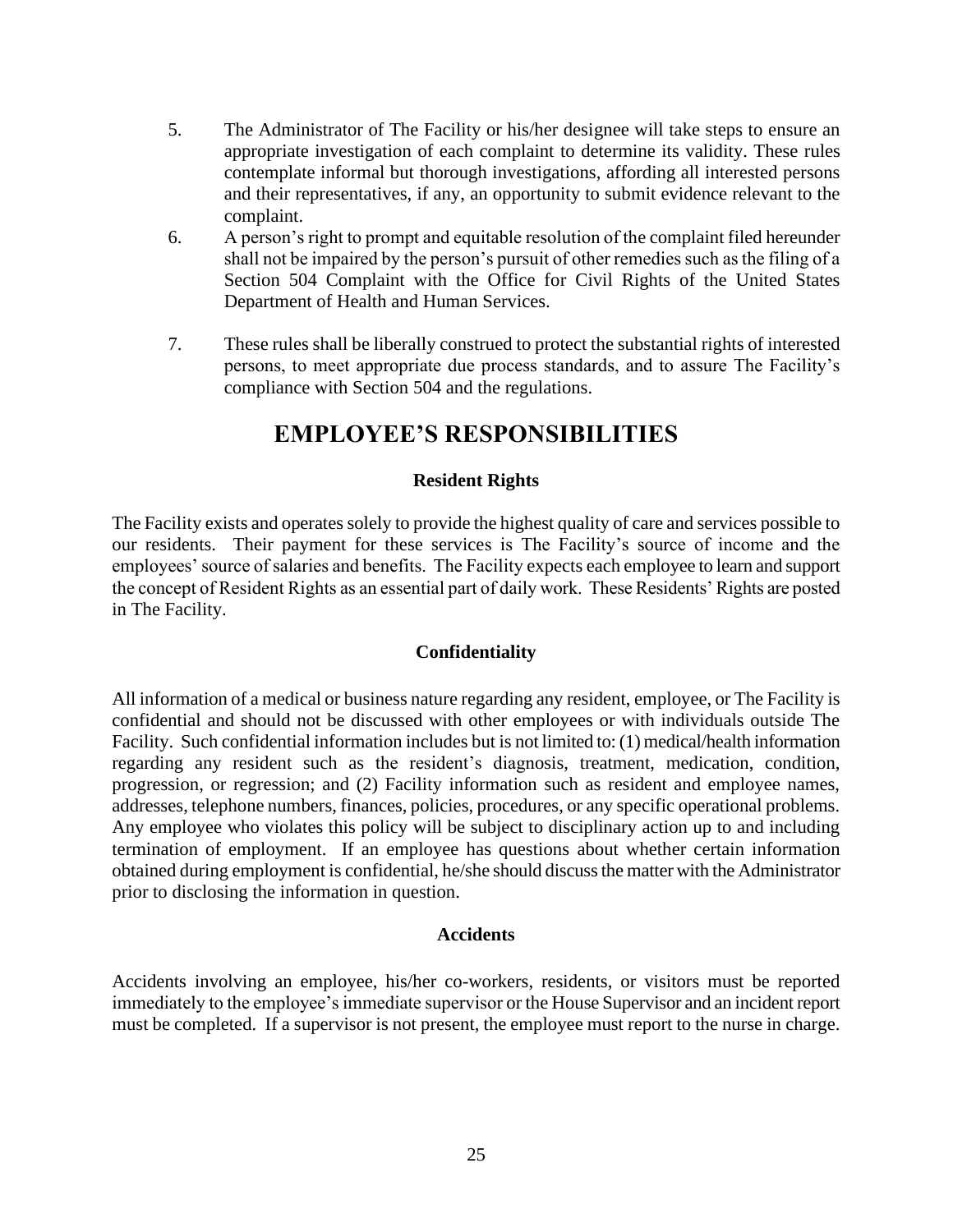### **Employee Safe Working Guidelines**

As a condition of employment, employees agree to comply with the following safe working guidelines:

- 1. Employees must follow established department safety procedures.
- 2. Employees must report any work-related accident or injury to their Immediate Supervisor or House Supervisor as soon as it occurs.
- 3. Employees must notify their Immediate Supervisor or the House Supervisor of the need for treatment for work-related injury and only go to an employer-directed physician(s) for necessary treatment.
- 4. If an employee's job duties involve handling residents, the employee should always have assistance or use mechanical lifting devices for residents who are unable or unwilling to assist in a movement.
- 5. Safety rules are available in each department and are intended to protect employees, residents, and visitors. Employees should know the safety rules and report any unsafe condition to their department head.

Failure on the part of employees to follow the above procedures may result in disciplinary action, including termination.

### **Changes of Address or Status**

- 1. Federal and State regulations require that the facility maintain an individual personnel record for each employee. It is the employee's responsibility to provide the personnel director with the required data. This responsibility also entails notifying in writing, the personnel director of any change in the required data (*i.e.*, the employee is responsible for keeping the required data current).
- 2. Each employee must notify the personnel director, in writing, when changes occur in the employee's:
	- a. Name;
	- b. Address;
	- c. Telephone number;
	- d. Marital status;
	- e. Dependents;
	- f. Beneficiary;
	- g. Emergency information;
	- h. Other information, as necessary or appropriate.
- **3.** Should it become necessary for any employee to furnish additional data or records, the employee will be notified in writing by the personnel director. Such data must be completed and provided to the personnel director within the time frame specified on the written notice.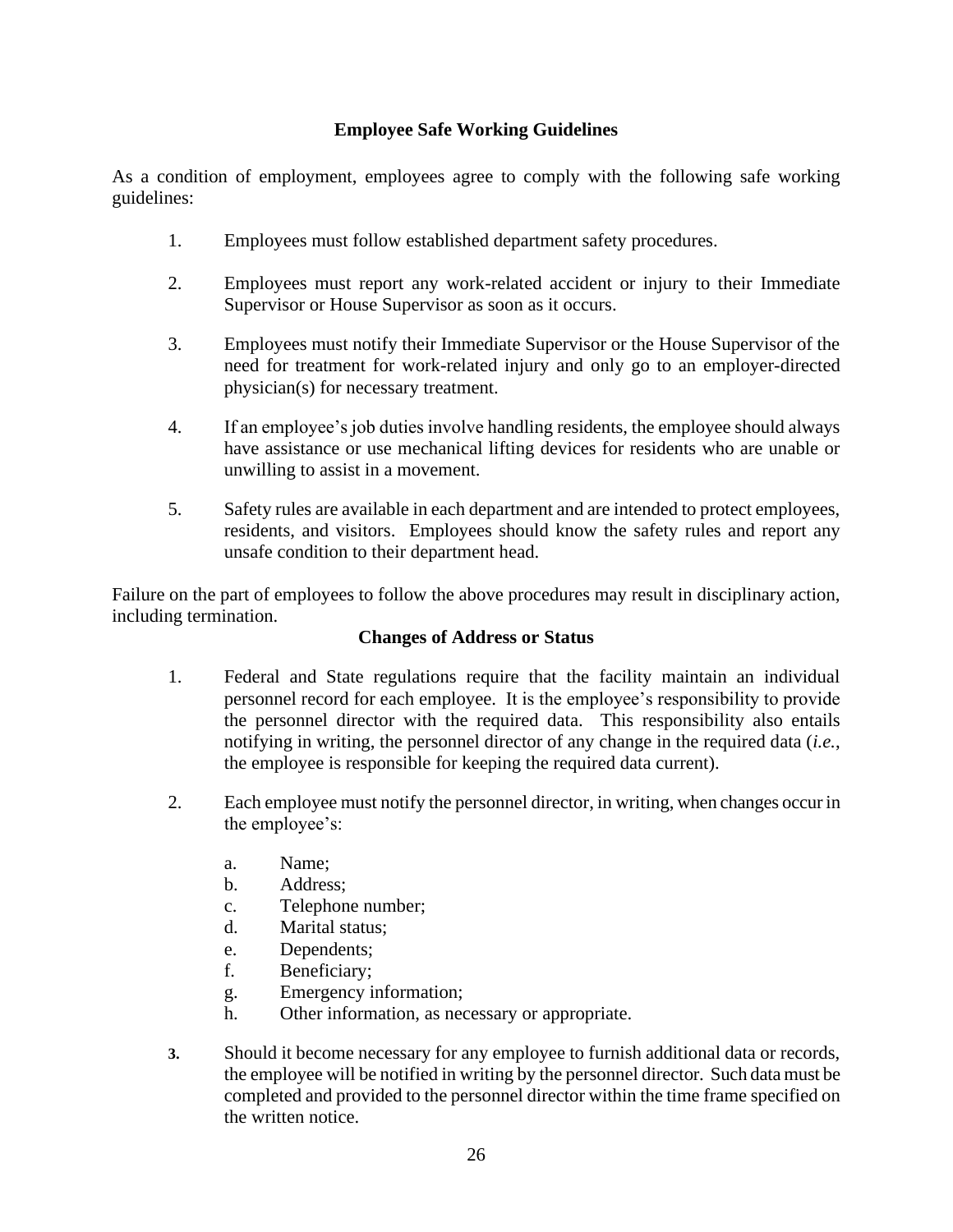#### **Fire and Disaster Plan**

The details of this plan are not included in this handbook. The fire and disaster plans are available in each area and department of The Facility. Employees are required to become familiar with their role in the overall plan. See the department head for details.

#### **Lost and Found**

Articles found on the premises are to be turned in to the Business Office. Items left by residents must be reported promptly to Social Services.

#### **Smoking**

Smoking is prohibited by employees. Employees may not smoke, use any tobacco product or any electronic smoking device on the facility property including parking lots and surrounding property.

#### **Supplies and Equipment**

The Facility equipment must be ready for use at all times of the day and night to serve the residents' needs. Employees should be careful when handling equipment to prevent any damage. Employees should report promptly to their supervisor all out-of-order equipment. Employees should be careful not to waste The Facility supplies.

#### **Telephone**

Appropriate telephone etiquette is important and should become a matter of habit. Employees should answer calls promptly and courteously, giving their name and working station. The regular phone lines of The Facility are maintained and operated for official business only.

Employees are prohibited from placing or receiving personal telephone calls at The Facility, except in emergency situations. This policy is equally applicable to cellular telephone use. Employees' cellular telephones should be turned off while in The Facility. Employees may use their cellular telephones only during non-working time.

#### **Titles**

Unless the person addressed has indicated otherwise, employees should use appropriate courtesy titles (Dr., Mr., or Ms.) and the proper names in addressing residents and all persons on The Facility's premises.

#### **Visitors**

Employees are not to receive personal visitors, including family visitors, nor visit friends in other departments while on duty.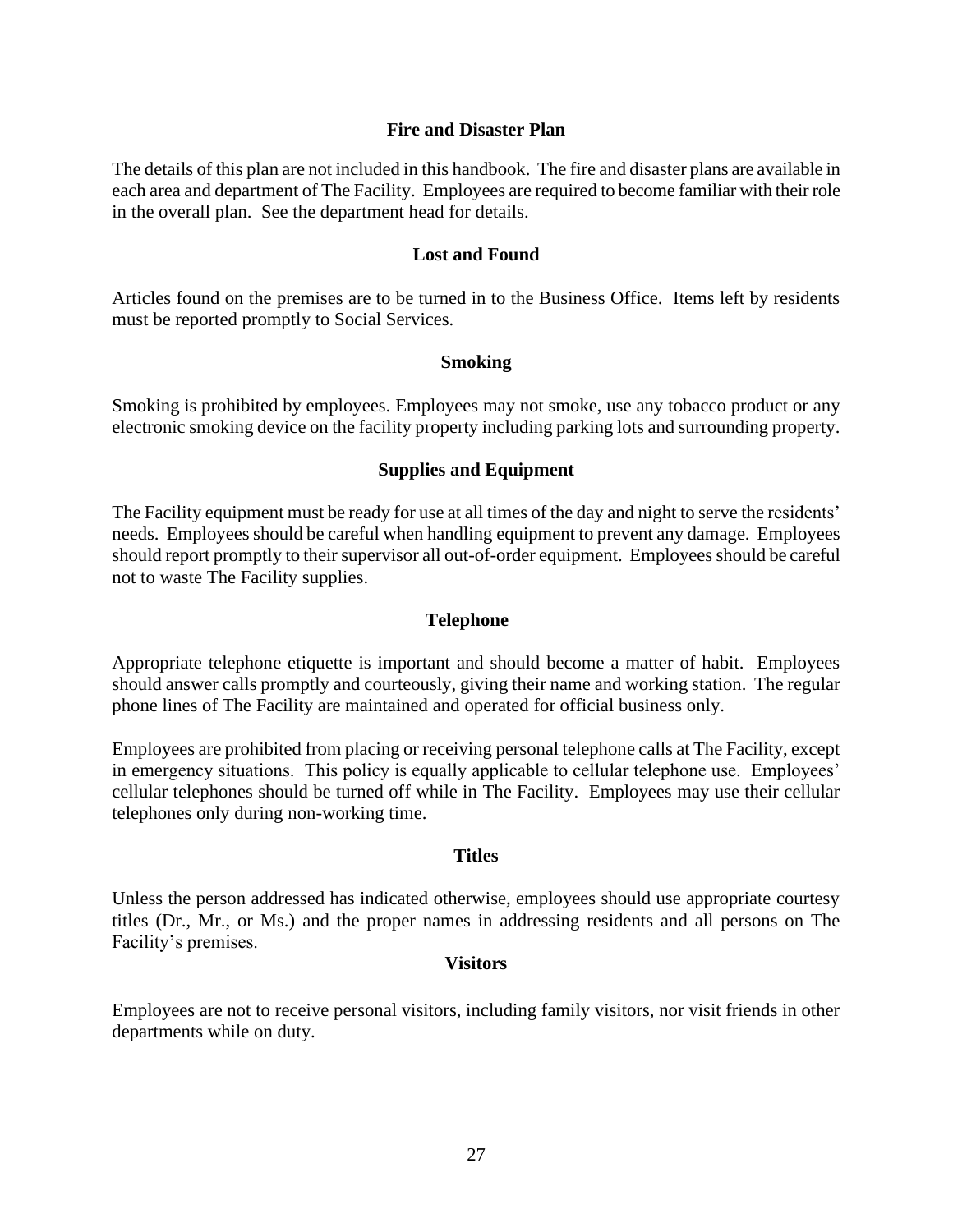# **APPEARANCES AND UNIFORMS**

All employees are required to maintain good habits of personal hygiene and should be neat, clean, and appropriately attired while working. Identification badges must be worn while on The Facility premises. Employees must maintain neat and well-groomed hairstyles. In departments where uniforms are required, employees must wear the required departmental uniforms. A professional appearance should be maintained at all times.

Employees may wear engagement rings, wedding rings, and watches. Employee name pins should be worn; school pins and service award pins may also be worn. Excessive jewelry is not permitted nor is nose, lip, or tongue jewelry. Bracelets and long necklaces are not to be worn. Employees should use cosmetics and perfume moderately. For the safety of the employees, earrings should not be of the dangling or hoop style.

Personal body and dental hygiene is important. Hairstyles are to be conservative and in good taste. Long, loose hair is not appropriate. Hairnets should be worn by all food service employees.

Fingernails should be clean and not extend beyond the end of the finger for infection control and resident safety reasons. Polish should be limited to clear or very pale shades.

# **SOCIAL MEDIA AND PERSONAL CELL PHONES**

It is the intent of our facilities to minimize the business, legal and personal risks that may arise from an individual's use of cell phones, the functions of the cell phones, social media, both during the work time and non-work time as it relates to our facilities and its residents, sponsors, visitors and other employees.

It is imperative that employees protect the privacy, safety and Protected Health Information of our residents, sponsors, visitors, and other employees.

Employees may not use or disclose any resident identifiable information of any kind including the resident images, on any cell phone, text, smartphone application or any social media platform without the expressed written authorization of the resident and The Facility Administrator. Even if the resident is not identified by name within the information at issue, if there is a reasonable basis to believe that the person could still be identified from the information, then its use or disclosure could constitute a violation of the Health Insurance Portability and Accountability Act (HIPAA), state law, and/or Generations Management policies. Any activity that may compromise a resident's personal dignity or otherwise make them question the confidentiality of the services provided by the facility is prohibited.

### **Cell Phone Usage**

Employees shall not use a cellular phone, Personal Digital Assistant (PDA), camera or the camera option of a cellular phone or PDA to photograph, videotape or record any other staff member, resident or visitor at The Facility.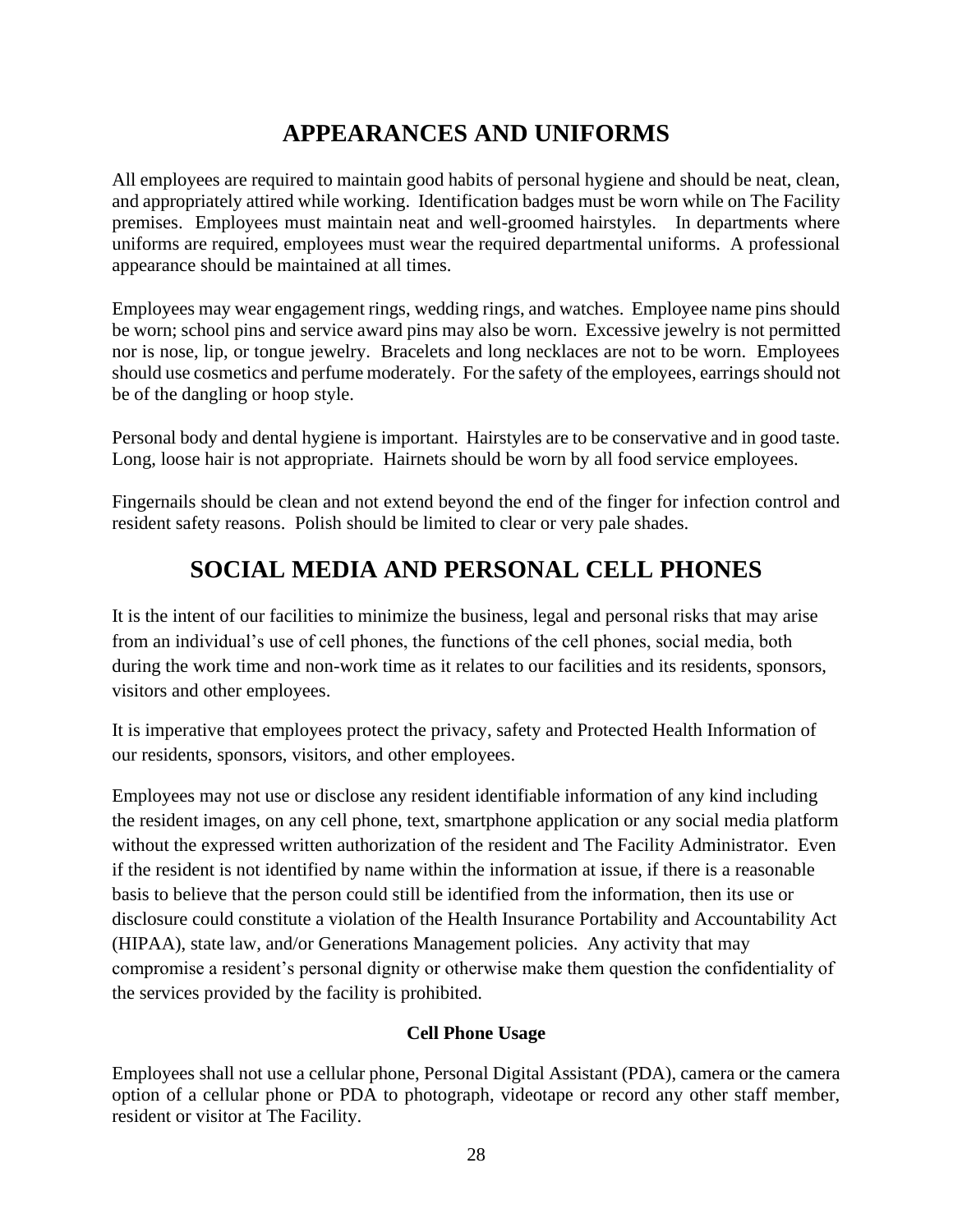Generations prohibits the use of concealed audio, video or photographic devices of any kind, in, or on the ground of The Facility. Furthermore, videotaping, audio recording or photography is not permitted in, or on the grounds of The Facility without the expressed permission of the facility Administrator.

Employees are prohibited from using their cellular phones to text during working time and in working areas.

Staff must leave their personal cell phones, PDAs, and/or pagers in their personal vehicles and may only use them during their scheduled breaks.

Failure to comply with this policy may result in disciplinary action for staff, up to and including termination. Anyone who suspects a violation of this policy should report directly to the Administrator or the Manager on Duty.

There will be no retaliation against individuals who raise good faith concerns about actual or potential violations of this policy.

### **Social Media**

Social media encompasses a broad sweep of online activities, all of which are trackable and traceable. These networks not only include the blogs an individual write, but also those where an individual makes comments. Examples of social media include but are not limited to FaceBook, Twitter, SnapChat, Instagram, YouTube, LinkedIn, blogs, podcasts, discussion forums and other social networks. This policy extends to any future platform where new opportunities may arise to share information in a public forum.

Employees shall not use social media in a way that discloses confidential and proprietary information or in a way that is unprofessional, derogatory, disparaging, untruthful, defamatory, pornographic, harassing, libelous, against facility policy or that creates a hostile environment to employees, residents, vendors, competitors or owners.

The Facility policies on computer usage, anti-discrimination, anti-harassment, and anti-retaliation apply equally to social media as to any other form of conduct.

Personal use of social media by employees on facility time and/or equipment including but not limited to computers, servers and other electronic systems, is strictly prohibited. This includes use of personal digital assistants as well as cell phones equipped with access to social media through the facility's servers during work hours.

Employees may not share information online regarding the facility's confidential proprietary or trade secret information, including but not limited to information about our products, services, residents, employees or vendors.

Employees may not post any photos on a social media website which were taken on the facility property.

Use of copyrighted material, logos, letterhead or trademarks may not be used on external websites without prior written permission of the Administrator. Similarly, employees may not use any facility marketing materials on social media or other internet sites without prior written permission of the Administrator of the facility.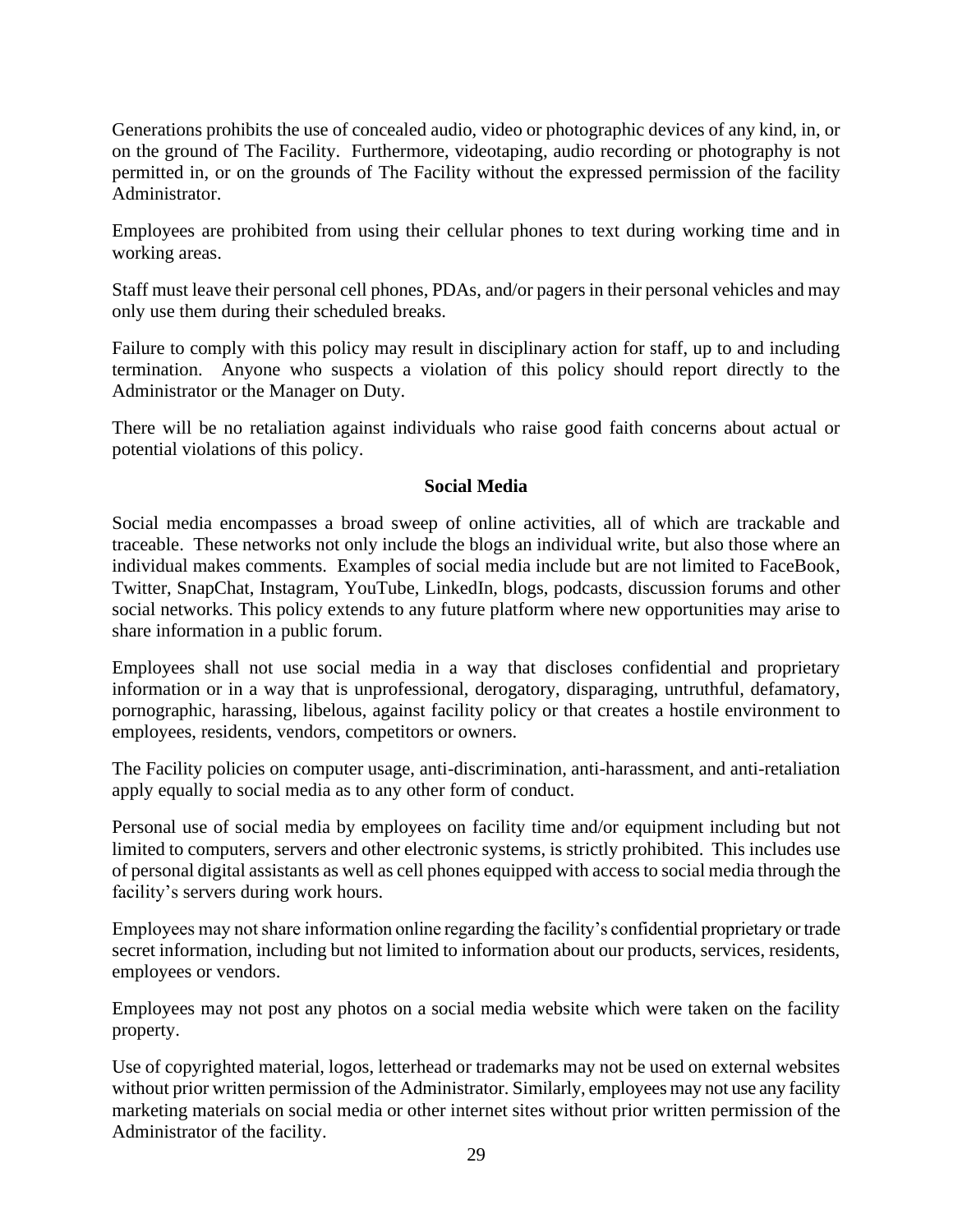When using social media employees are expected to be respectful and professional. Employees may not post discriminatory, defamatory, libelous or slanderous comments when discussing the facility, its officers, your supervisors or co-workers, residents, resident family members, or competitors of the facility.

The facility discourages "friending" of residents on social media websites. Staff in resident care roles should not initiate or accept friend requests of the facility's residents.

Staff in management/supervisory roles are discouraged from initiating "friend" requests with employees they manage or employees in any subordinate position.

Unless approved by the Administrator, an employee's social media name, handle and URL should not include the facility's name or logo.

Disciplinary action, up to and including termination of employment, can result when employees display commentary, content, or images that are confidential proprietary, unprofessional, derogatory, disparaging, untruthful, defamatory, pornographic, harassing, libelous, against policies, or that create a hostile environment to employees, residents, vendors, competitors or owners.

It is important that employees understand they are responsible for what they post and mindful of additional penalties that may be applicable under state and federal law for revealing confidential information of residents.

Any employee who chooses to list their work affiliation on a social network, should post a statement such as, "the statements or opinions expressed on this site are my own and do not necessarily represent those of any Generations Company or affiliates.

### **GENERAL INFORMATION**

### **Bulletin Boards**

Bulletin boards are maintained in the facility for employee notices and other information. Employees should read the information on these boards daily. Only authorized personnel may post items on bulletin boards.

### **Meal Breaks**

Specific areas are designated for employee meal breaks, or employees may leave The Facility for meal breaks. Employees should take meal breaks away from designated work areas. The Facility has provided a break room or other designated area that is centrally located for convenience. Employees should notify their immediate supervisor if they leave The Facility for meal breaks.

### **Tobacco-Free and Smoke-Free Property**

The Facility is a tobacco-free and smoke-free property. This policy applies to all employees and visitors but excludes current and prospective resident in our care. Tobacco-free and smoke-free includes but is not limited to all cigarettes, cigars, pipe, smokeless tobacco, and other unregulated nicotine products, electronic smoking devices (vapes) or devices that mimic smoking that can be used to deliver an inhaled dose of nicotine, or other substances.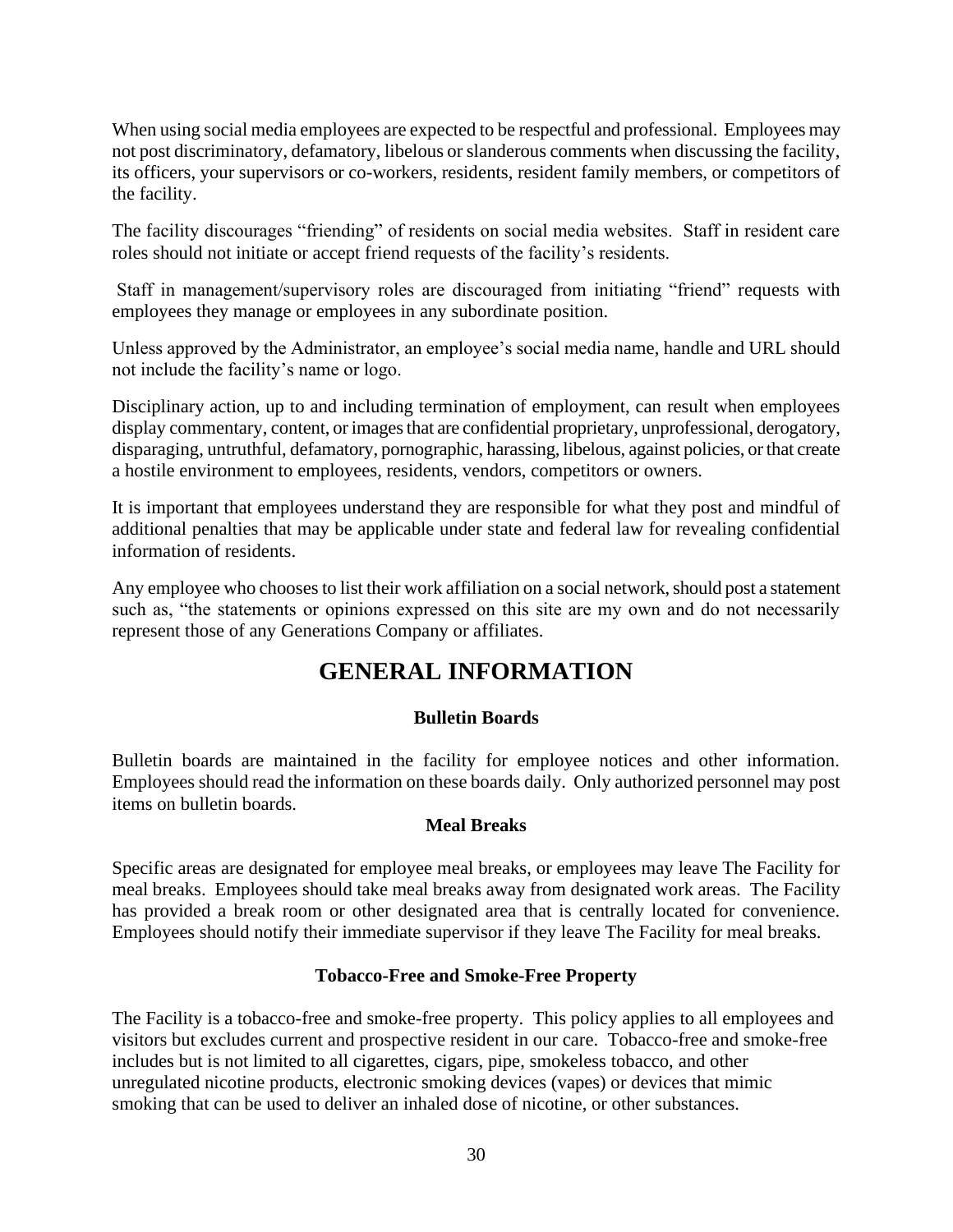### **Package Inspection**

The Facility reserves the right to inspect any package or bag brought into or taken from the premises.

#### **Parking**

Parking is provided for employees' convenience. Employees should park and lock their cars in the parking area designated for employees. The Facility is not responsible for any damage to an employee's automobile or its contents.

#### **Personal Valuables**

Employees should keep any valuables they bring to work with them at all times. The Facility cannot assume responsibility for any articles lost on the premises.

#### **Suggestions**

The Facility is constantly seeking better and more economical ways to furnish quality resident care. The Administrator will gladly receive any employee suggestions.

### **The Facility Property**

The Facility property covered by the policies in this Handbook includes property of any nature owned, controlled, or used by The Facility, including but not limited to parking lots, offices, desks, lockers, cabinets, closets, vehicles, computers, computer systems and voice mail.

**THE POLICIES IN THIS HANDBOOK ARE NOT ALL INCLUSIVE AND ARE GUIDELINES. THEY ARE NOT INTENDED TO SUBSTITUTE FOR OR OVERRIDE AN EXERCISE OF GOOD PROFESSIONAL JUDGMENT. THEREFORE, FROM TIME TO TIME, DECISIONS MAY BE MADE WHICH ARE CONTRARY TO THESE GUIDELINES IN THE BEST INTEREST OF THE FACILITY**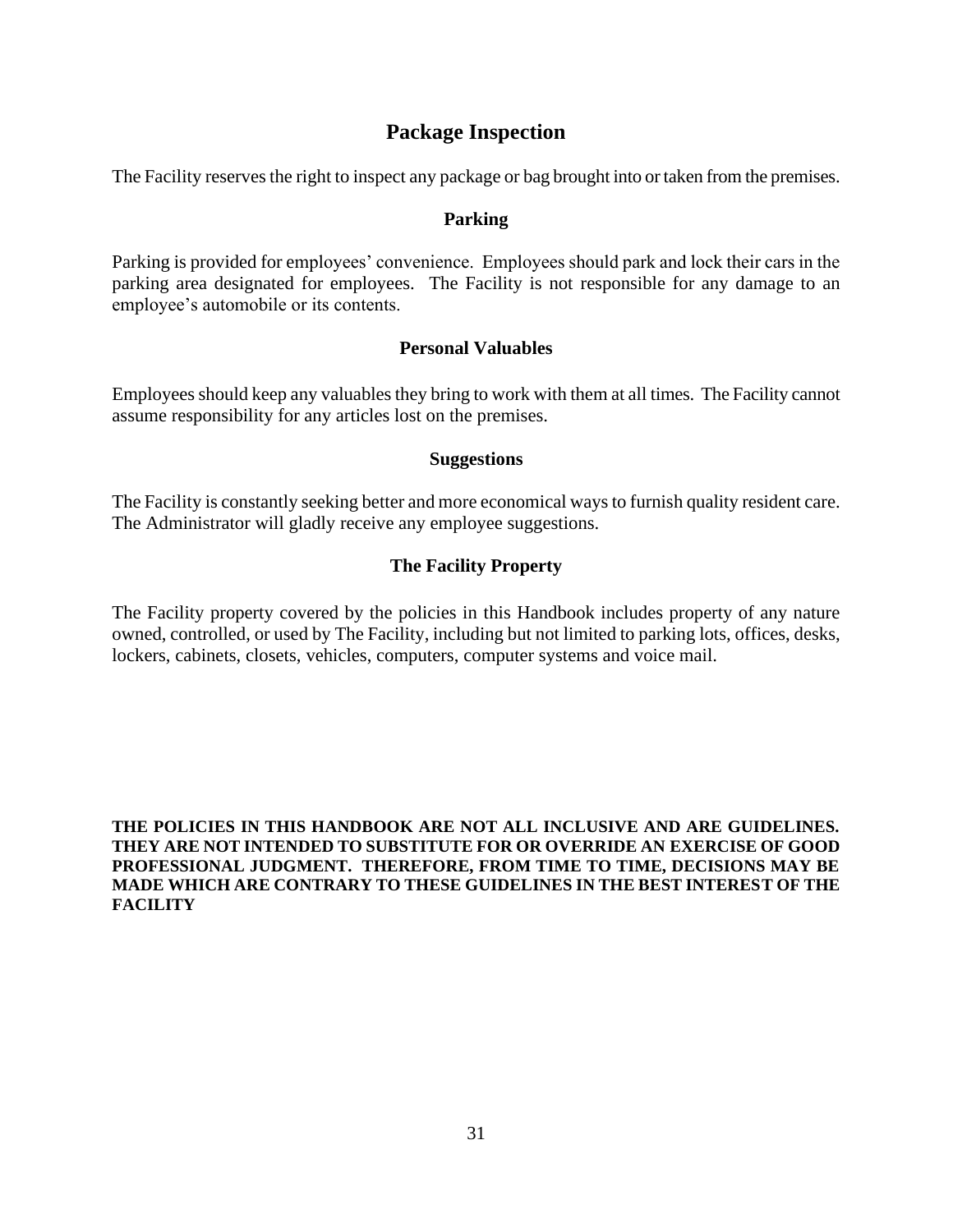### **EMPLOYEE CONSENT FORM**

| <b>Employee Name:</b> | Date: |
|-----------------------|-------|
|                       |       |

#### **Management Official:** *(Check appropriate blank)*

Management Official Name *(Person Performing Test)*:

**Type of test**: \_\_\_\_\_\_ Pre-Employment, \_\_\_\_\_\_Random, \_\_\_\_\_\_ Reasonable Suspicion, \_\_\_\_\_\_Work-Related Accident, Other: (Please Specify) \_\_\_\_\_\_\_\_\_\_\_\_\_\_\_\_\_\_\_\_\_\_\_\_\_\_\_\_\_\_\_\_

You have been asked to submit to the following medical test(s):

1. \_\_\_\_\_\_\_\_\_\_\_ Blood Test

2. \_\_\_\_\_\_\_\_\_\_\_\_\_\_\_\_ Q.E.D. Saliva Alcohol Test 3. \_\_\_\_\_\_\_\_\_\_\_ "Breathalyzer" Test 4. \_\_\_\_\_\_\_\_\_\_\_ Urinalysis, (Drug Screening) 5. A search of property or person

You also have been asked to authorize release of any results to The Facility. You may refuse to take this (these) test(s) or allow a search. Disciplinary action up to and including termination may result if you refuse to take this (these) test(s), refuse to allow a search, refuse to authorize release of the test results to The Facility, or if the test(s) or search establish a violation of The Facility's policies concerning drug and alcohol use. YOU UNDERSTAND THAT IF YOU REFUSE TO SUBMIT TO OR COOPERATE WITH A BLOOD OR URINE TEST AFTER AN ACCIDENT, YOU FORFEIT ANY RIGHTS TO RECOVER WORKER'S COMPENSATION BENEFITS THAT YOU MIGHT HAVE UNDER ALABAMA CODE 25-5-51. If you consent to take the test(s) and/or allow a search and authorize release of any test results to The Facility, put your signature in the blanks below. Sign and date this form.

I agree to the following test(s) and/or search and to have the result(s) released to The Facility. I hereby release The Facility, its officers, agents and employees from liability in connection with or as a result of said test(s) or search.

| 1. Blood Test                                                                                                                                                                                                                                                                                                                                                                                               | and the control of the control of the control of the control of the control of the control of the control of the control of the control of the control of the control of the control of the control of the control of the cont | (Signature) |
|-------------------------------------------------------------------------------------------------------------------------------------------------------------------------------------------------------------------------------------------------------------------------------------------------------------------------------------------------------------------------------------------------------------|--------------------------------------------------------------------------------------------------------------------------------------------------------------------------------------------------------------------------------|-------------|
| 2. Q.E.D. Saliva Alcohol Test                                                                                                                                                                                                                                                                                                                                                                               | <u> 1989 - Johann Harry Harry Harry Harry Harry Harry Harry Harry Harry Harry Harry Harry Harry Harry Harry Harry</u>                                                                                                          | (Signature) |
| 3. "Breathalyzer" Test                                                                                                                                                                                                                                                                                                                                                                                      |                                                                                                                                                                                                                                | (Signature) |
| 4. Urinalysis, (Drug Screening)                                                                                                                                                                                                                                                                                                                                                                             |                                                                                                                                                                                                                                | (Signature) |
| 5. A search of property or person                                                                                                                                                                                                                                                                                                                                                                           |                                                                                                                                                                                                                                | (Signature) |
| Witness: $\frac{1}{\sqrt{1-\frac{1}{2}}\sqrt{1-\frac{1}{2}}\sqrt{1-\frac{1}{2}}\sqrt{1-\frac{1}{2}}\sqrt{1-\frac{1}{2}}\sqrt{1-\frac{1}{2}}\sqrt{1-\frac{1}{2}}\sqrt{1-\frac{1}{2}}\sqrt{1-\frac{1}{2}}\sqrt{1-\frac{1}{2}}\sqrt{1-\frac{1}{2}}\sqrt{1-\frac{1}{2}}\sqrt{1-\frac{1}{2}}\sqrt{1-\frac{1}{2}}\sqrt{1-\frac{1}{2}}\sqrt{1-\frac{1}{2}}\sqrt{1-\frac{1}{2}}\sqrt{1-\frac{1}{2}}\sqrt{1-\frac{1$ |                                                                                                                                                                                                                                |             |
|                                                                                                                                                                                                                                                                                                                                                                                                             |                                                                                                                                                                                                                                |             |
| I do not agree to take the following test(s) or search. I realize that this refusal may result in my termination.                                                                                                                                                                                                                                                                                           |                                                                                                                                                                                                                                |             |
| 1. Blood Test                                                                                                                                                                                                                                                                                                                                                                                               | <u> 1980 - Jan James James Barnett, fransk politik (d. 1980)</u>                                                                                                                                                               | (Signature) |
| 2. Q.E.D. Saliva Alcohol Test                                                                                                                                                                                                                                                                                                                                                                               |                                                                                                                                                                                                                                | (Signature) |
| 3. "Breathalyzer" Test                                                                                                                                                                                                                                                                                                                                                                                      |                                                                                                                                                                                                                                | (Signature) |
| 4. Urinalysis, (Drug Screening)                                                                                                                                                                                                                                                                                                                                                                             |                                                                                                                                                                                                                                | (Signature) |
|                                                                                                                                                                                                                                                                                                                                                                                                             |                                                                                                                                                                                                                                |             |
|                                                                                                                                                                                                                                                                                                                                                                                                             | Date:                                                                                                                                                                                                                          |             |
|                                                                                                                                                                                                                                                                                                                                                                                                             | Date: $\frac{1}{2}$                                                                                                                                                                                                            |             |
|                                                                                                                                                                                                                                                                                                                                                                                                             |                                                                                                                                                                                                                                |             |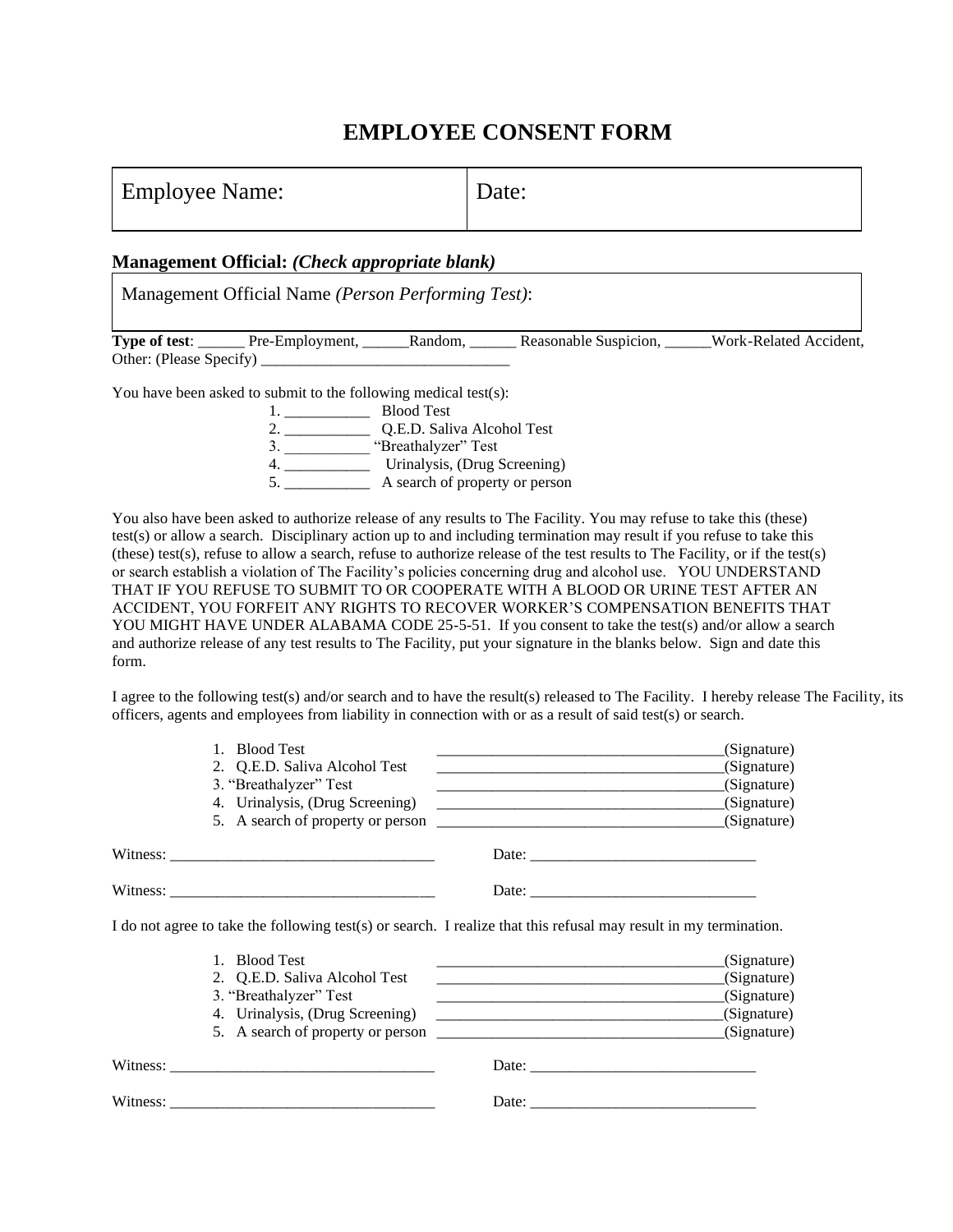# **ACKNOWLEDGMENT**

This is to acknowledge that I have received a copy of the EMPLOYEE HANDBOOK. I accept full responsibility for reading the EMPLOYEE HANDBOOK and following the policies set forth therein.

NEITHER THIS HANDBOOK NOR ANY PROVISIONS IN THIS HANDBOOK NOR ANY OTHER WRITTEN OR ORAL STATEMENT BY ANY EMPLOYEE OR AGENT OF THE FACILITY CONSTITUTES A CONTRACT OF EMPLOYMENT OR ANY OTHER TYPE CONTRACT. No employee or officer of The Facility is authorized to enter into oral or written contracts with employees other than in documents specifically designated as employment contracts by the Administrator. Employees are employed for an indefinite period, and either the employee or The Facility may terminate such employment with or without cause at any time for any reason with or without notice. The Facility must demonstrate flexibility in the administration of policies and procedures and reserves the right to amend this Handbook without notice.

\_\_\_\_\_\_\_\_\_\_\_\_\_\_\_\_\_\_\_\_\_\_\_\_\_\_\_\_\_\_\_\_\_\_\_\_\_\_\_\_\_ \_\_\_\_\_\_\_\_\_\_\_\_\_\_\_\_\_\_\_\_\_\_\_\_\_\_\_\_

\_\_\_\_\_\_\_\_\_\_\_\_\_\_\_\_\_\_\_\_\_\_\_\_\_\_\_\_\_\_\_\_\_\_\_\_\_\_\_\_\_ \_\_\_\_\_\_\_\_\_\_\_\_\_\_\_\_\_\_\_\_\_\_\_\_\_\_\_\_

Signature of Employee Date:

Signature of Facility Representative Date:

**EMPLOYEE COPY Handbook Effective 3/1/2020**